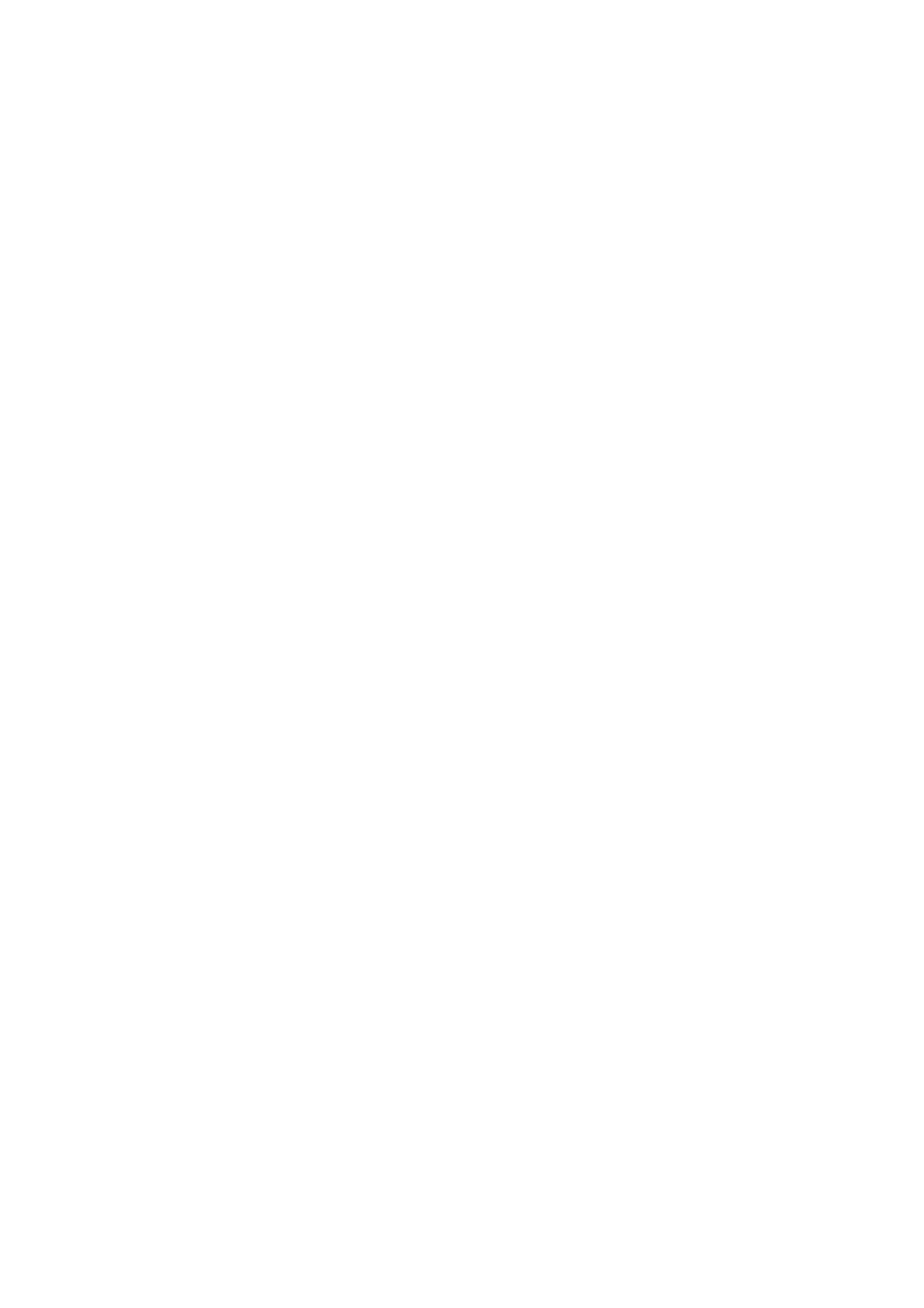# **CONTENTS**

| Using this Manual                                             | 3                                     |
|---------------------------------------------------------------|---------------------------------------|
| Conventions in this manual                                    | $\frac{3}{3}$                         |
| SOPs in this manual                                           |                                       |
| <b>General Description</b>                                    | 4                                     |
| Optical path of the Smartline UV Detector 200                 | 4                                     |
| Preparing the Smartline UV Detector 200 for Operation         | 5                                     |
| Unpacking                                                     | 5                                     |
| <b>Standard Delivery List</b>                                 | $\overline{5}$                        |
| Power supply                                                  |                                       |
| Front View of the Smartline UV Detector 200                   | $\begin{array}{c} 5 \\ 6 \end{array}$ |
| Foil Key Functions                                            | $\frac{6}{7}$                         |
| Rear Panel View of the Smartline UV Detector 200              |                                       |
| Installation of the flow cell                                 | $\overline{\mathbf{7}}$               |
| Capillary Connection to a HPLC System                         | $\overline{7}$                        |
| Connecting other Instruments with the UV-Detector 200         | $\boldsymbol{9}$                      |
| <b>Terminal Strip</b>                                         | 9                                     |
| <b>Assembling Plug Strips</b>                                 | 10                                    |
| Smartline UV Detector 200 in software controlled HPLC systems | 11                                    |
| Simple Maintenance                                            | 11                                    |
| Check of the Mercury Lamp functions                           | 11                                    |
| Changing the Mercury Lamp                                     | 12                                    |
| Cleaning the Flow Cell                                        | 12                                    |
| Changing the Measurement Path Length                          | 14                                    |
| Errors that can occur on the Display                          | 14                                    |
| <b>Technical Data</b>                                         | 15                                    |
| Spare Parts and Accessories                                   | 16                                    |
| Available Flow Cells for the Smartline UV Detector 200        | 16                                    |
| <b>Spare Parts</b>                                            | 16                                    |
| Warranty statement                                            | 31                                    |
| Declaration of conformity                                     | 32                                    |

1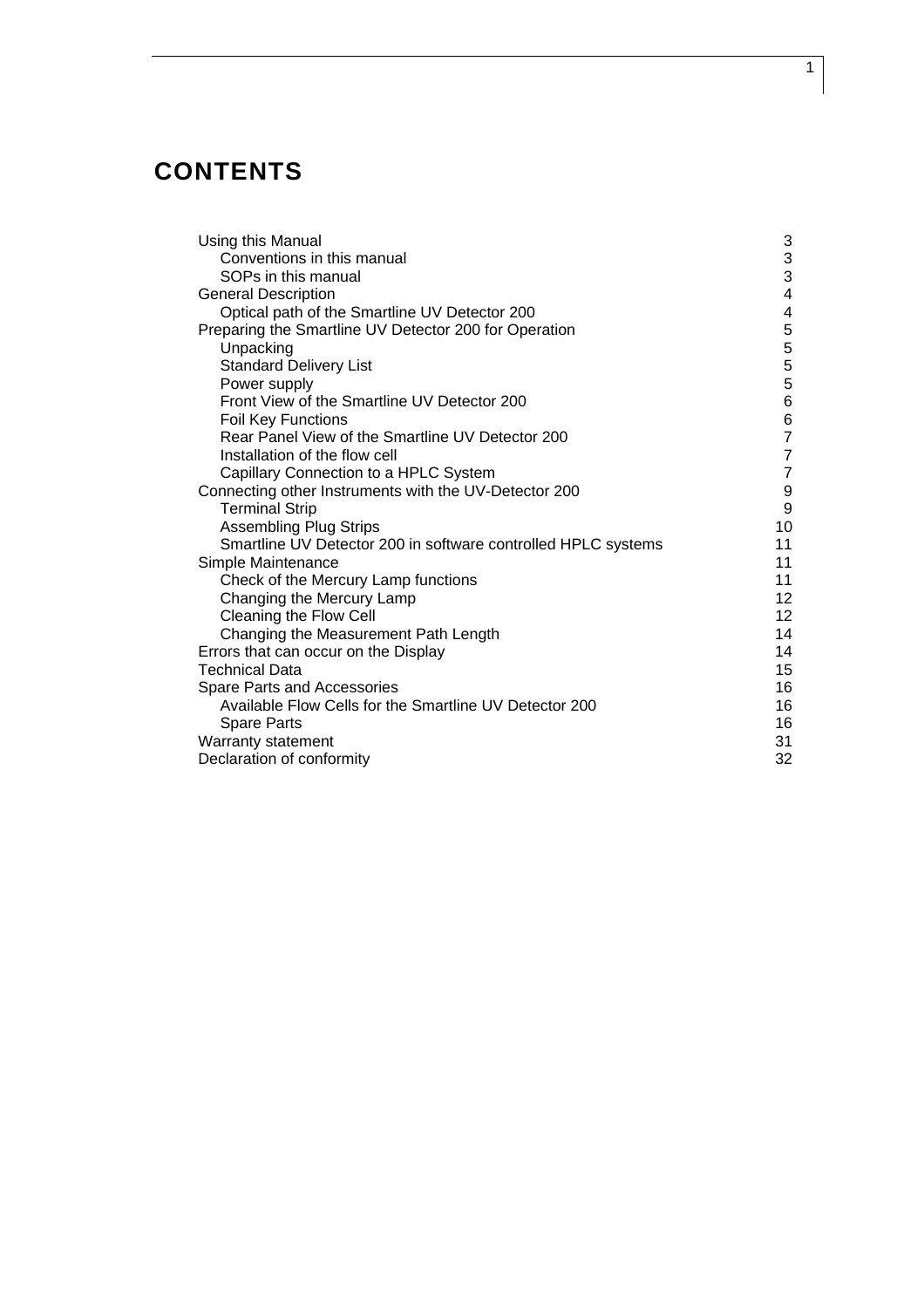# **INHALT**

| Hinweise zum Gebrauch des Handbuchs                         | 17 |
|-------------------------------------------------------------|----|
| Konventionen in diesem Handbuch                             | 17 |
| SOP's in diesem Handbuch                                    | 17 |
| Allgemeine Beschreibung                                     | 18 |
| Optischer Weg im Smartline UV Detector 200                  | 18 |
| Inbetriebnahme des Smartline UV Detector 200                | 19 |
| Auspacken                                                   | 19 |
| Lieferumfang                                                | 19 |
| Stromversorgung                                             | 19 |
| Frontansicht des Smartline UV Detector 200                  | 20 |
| <b>Funktion der Folientasten</b>                            | 20 |
| Rückansicht des Smartline UV Detector 200                   | 21 |
| Installation der Messzelle                                  | 21 |
| Kapillaranschluss an ein HPLC-System                        | 21 |
| Verbindung anderer Geräte mit dem Smartline UV Detector 200 | 23 |
| Fernsteuerungsleiste                                        | 24 |
| Montage der Anschlussstecker                                | 24 |
| Smartline UV Detector 200 im Softwarebetrieb                | 25 |
| Einfache Wartung                                            | 26 |
| Kontrolle der Lampenfunktion                                | 26 |
| Lampenwechsel                                               | 26 |
| Messzellenreinigung                                         | 26 |
| Veränderung der Messweglänge                                | 28 |
| Liste der Displaymeldungen                                  | 29 |
| Technische Daten                                            | 29 |
| Ersatzteile und Zubehör                                     | 30 |
| Messzellen für der Smartline UV Detector 200                | 30 |
| Ersatzteile und Zubehör, Bestellnummern                     | 30 |
| Garantiebedingungen                                         | 31 |
| Konformitätserklärung                                       | 32 |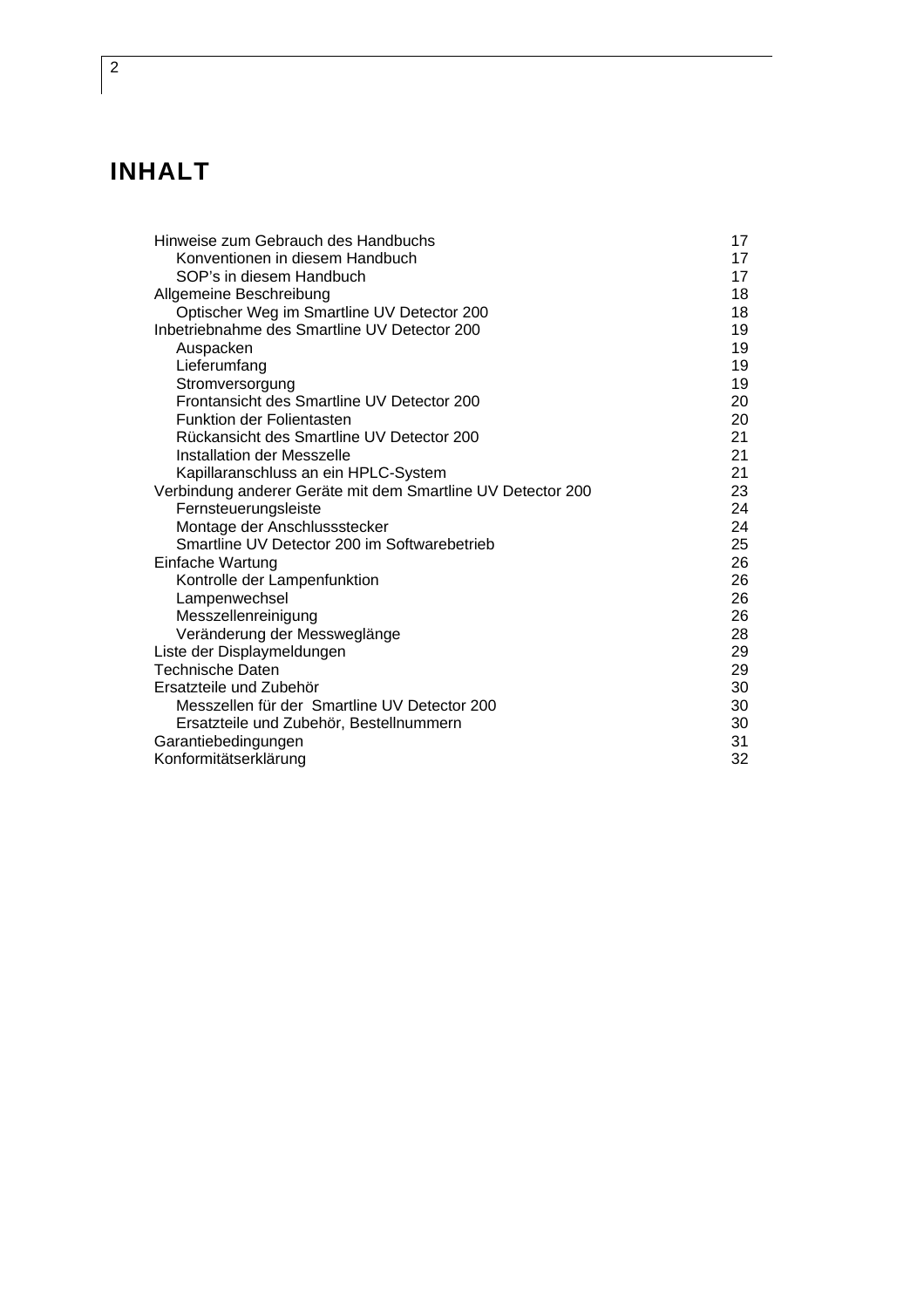### **Using this Manual**

This manual refers to the Smartline UV Detector 200 Firmware Revision **3.01** or higher. It is valid for any combination with analytical flow cells order number A 4061, A 4062, A 4063, A 4065, preparative flow cells order number A 4066, A 4067, A 4068, A 4069 and all UZ View™ micro flow cells in standard.

#### **Conventions in this manual**



**IGGET** Important Hints are marked by the marginal hand symbol.



 **Special warnings are indicated by the marginal warning sign and printed in bold letters.** 



 **The marginal lamp symbol indicates helpful advice's.** 

### **SOPs in this manual**



The **S**tandard **O**perating **P**rocedures (**SOP**) provided with this manual offer a convenient way of structuring complex tasks in the operation of your Smartline UV Detector 200. They include step-by-step instructions leading the user through all routine tasks during operation. They can be used for documentation purposes and be copied, applied signed, and filed in order to document the performance of the instrument.



 **Please operate the instrument and all accessories according to instructions and SOPs in this manual. This ensures proper results and longevity of your equipment.** 

| SOP 1 | Installation of the flow cell                |                 |
|-------|----------------------------------------------|-----------------|
| SOP 2 | Capillary connections.                       | 7               |
| SOP 3 | Assembling WAGO Plug Strips                  | 10              |
| SOP 4 | Assembling Plug Strips for an Assistant 6000 | 10              |
| SOP 5 | Changing the Mercury Lamp                    | 12              |
| SOP 6 | Purging the Flow Cell                        | 12 <sup>°</sup> |
| SOP 7 | Cleaning an analytical flow cell.            | 13              |
| SOP 8 | Cleaning a preparative flow cell             | 13              |
| SOP 9 | Changing the Measurement Path Length         | 14              |
|       |                                              |                 |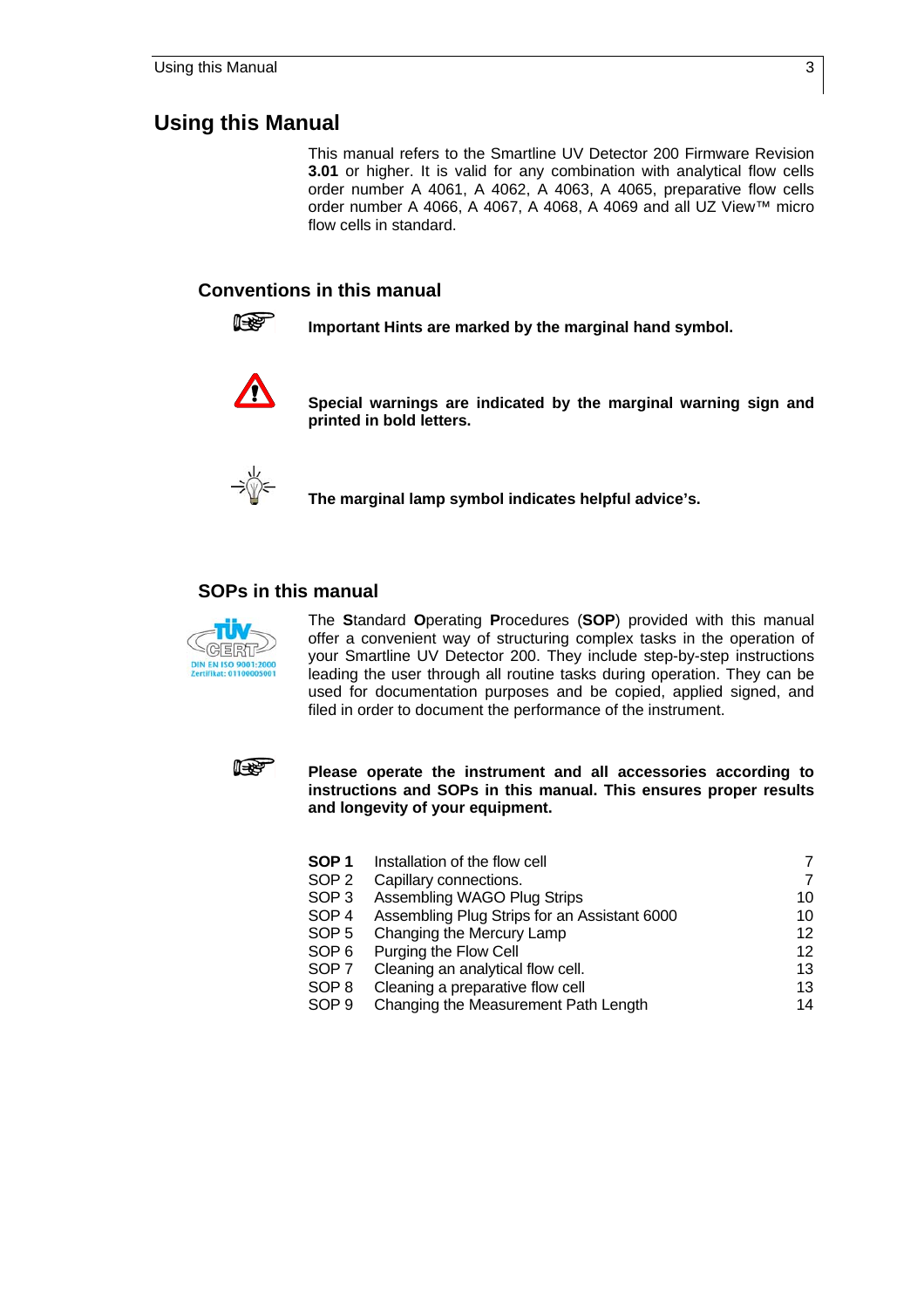### **General Description**

The Smartline UV Detector 200 is equipped with a Mercury lamp that enables measurements at 254nm. The most intensive line of the mercury spectrum is located at 254nm. Through this physical constant it is no longer necessary to check the accuracy of the wavelength of the detector.

The device is characterized by its very simple operation. It possesses only three keys which are: to adjust the measuring range, the time constant, and to trigger the Autozero.

The device is ideally suited for the stand-alone-operation as well as for use in a complete system that is controlled by a Knauer HPLC software System: ChromGate<sup>®</sup> (Version 3.1.7 or higher), EuroChrom<sup>®</sup>, or ClarityChrom<sup>®</sup> (with interface).

The UV Detector SMARTLINE UV DETECTOR 200 can collect data digitally by directly connecting the device to a PC or laptop. This ensures that the device will automatically collect data without the need for manual input. A recorder or integrator can also be connected to the UV Detector SMARTLINE UV DETECTOR 200. A low noise level  $( \leq 3 \times 10^{-5} )$  AU) as well as a slight base line drift ( $\leq 2.5 \times 10^{-4}$  AU/h) is a characteristic of the detector.

Like in all other UV-Detectors of the Smartline-Series, access to the flow cell is configured to be user friendly. The photometer is very flexible in the sense that it can be installed in several different areas of LC applications. The wide range varies from flow cells for the Knauer photometer, to the nano-HPLC-Cells with flow rates of > 100nl/min, up to the preparative flow cells with 10 l/min.

The UV-Detector 200 as well as the Pump S 100and/or the valve drives S 6/12/16 can be an integrative part of the Smartline Assistant 6000. Up to three of these instruments can be placed in one Smartline housing. Thus, even a whole HPLC system can be put into one modul.

### **Optical path of the Smartline UV Detector 200**



*Fig. 1 Optical path of the Smartline UV Detector 200* 

The light emitted from the lamp (1) is rerouted by a mirror (2). After passing a filter (3) the beam is split by a semi transparent mirror (4). One beam gives a reference signal (5).The other beam is guided through the flow cell (6) were the optical absorption is measured (7).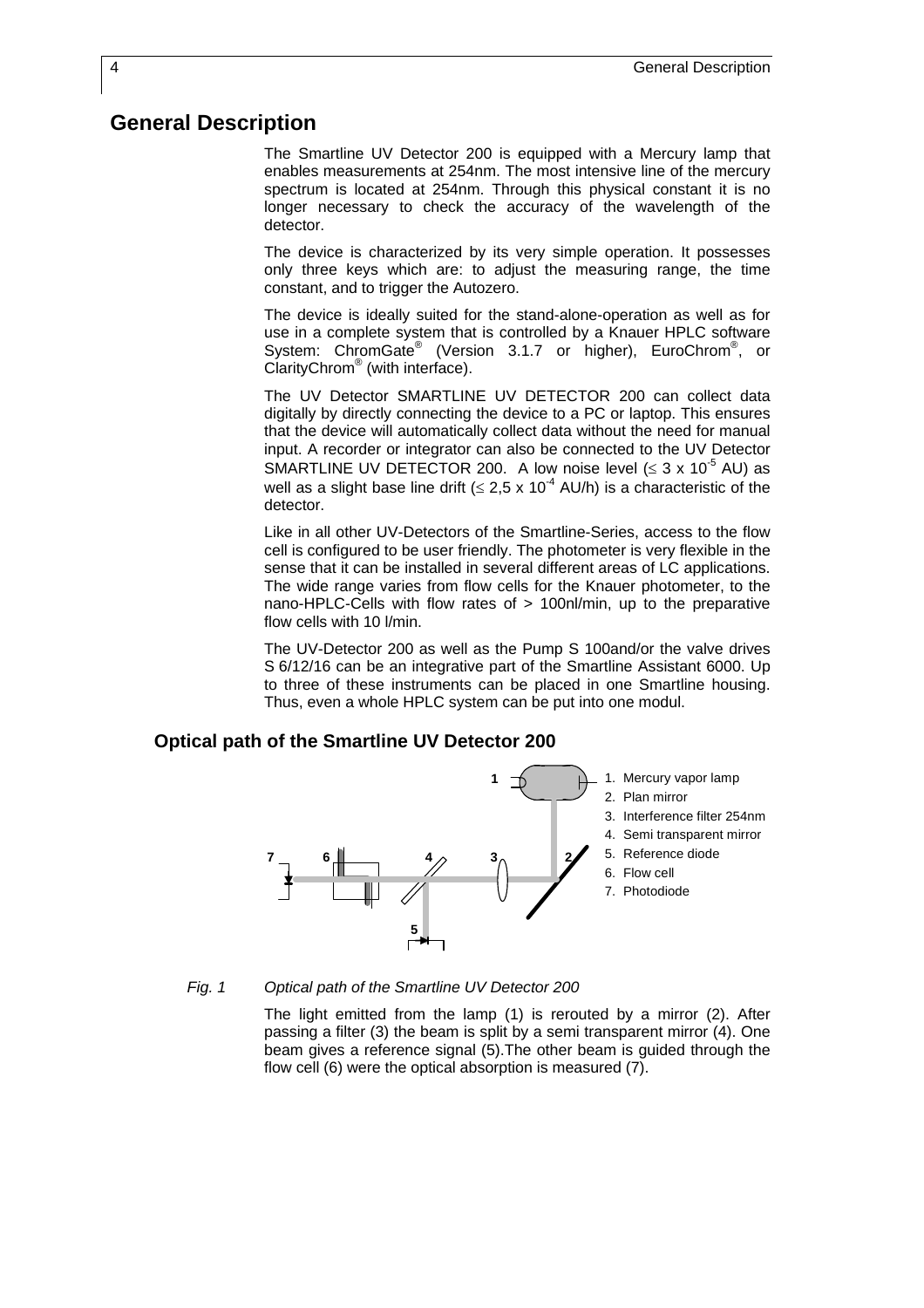## **Preparing the Smartline UV Detector 200 for Operation**

### **Unpacking**

After unpacking, please check the device and accessories thoroughly for any damage that may have occurred during transportation. If necessary, contact the carrier to claim any damages.

Use the "Standard delivery list" to check if the Smartline UV Detector 200 is complete. Please contact our service department if anything is missing or if you need support. It is important to fill out the guarantee card and return it to us as soon as possible.

### **Standard Delivery List**

Smartline UV Detector 200 with Power Supply, without Flow Cell

User Manual RS-232 Cable Power Supply Unit Integrator Cable 2-pin Plug Terminal Strip

### **Power supply**

The Smartline UV Detector 200 is equipped with a universal power supply which operates in a range of 90 to 260 Volts AC. A manual setting of the supply voltage is, therefore, not required.



#### **Make sure that the main power supply is properly grounded and the correct power cable is used.**

Please connect the power supply to the device. Then connect the power cable to the power supply and the socket.



#### **The power supply for the Smartline UV Detector 200 is not included in the housing.**

After switching it on you will see the version of the internal software on the display (e.g. **3.01** for a few seconds).

The lamp of the device is heated up to a constant working temperature. After approximately ten minutes you can start measurement.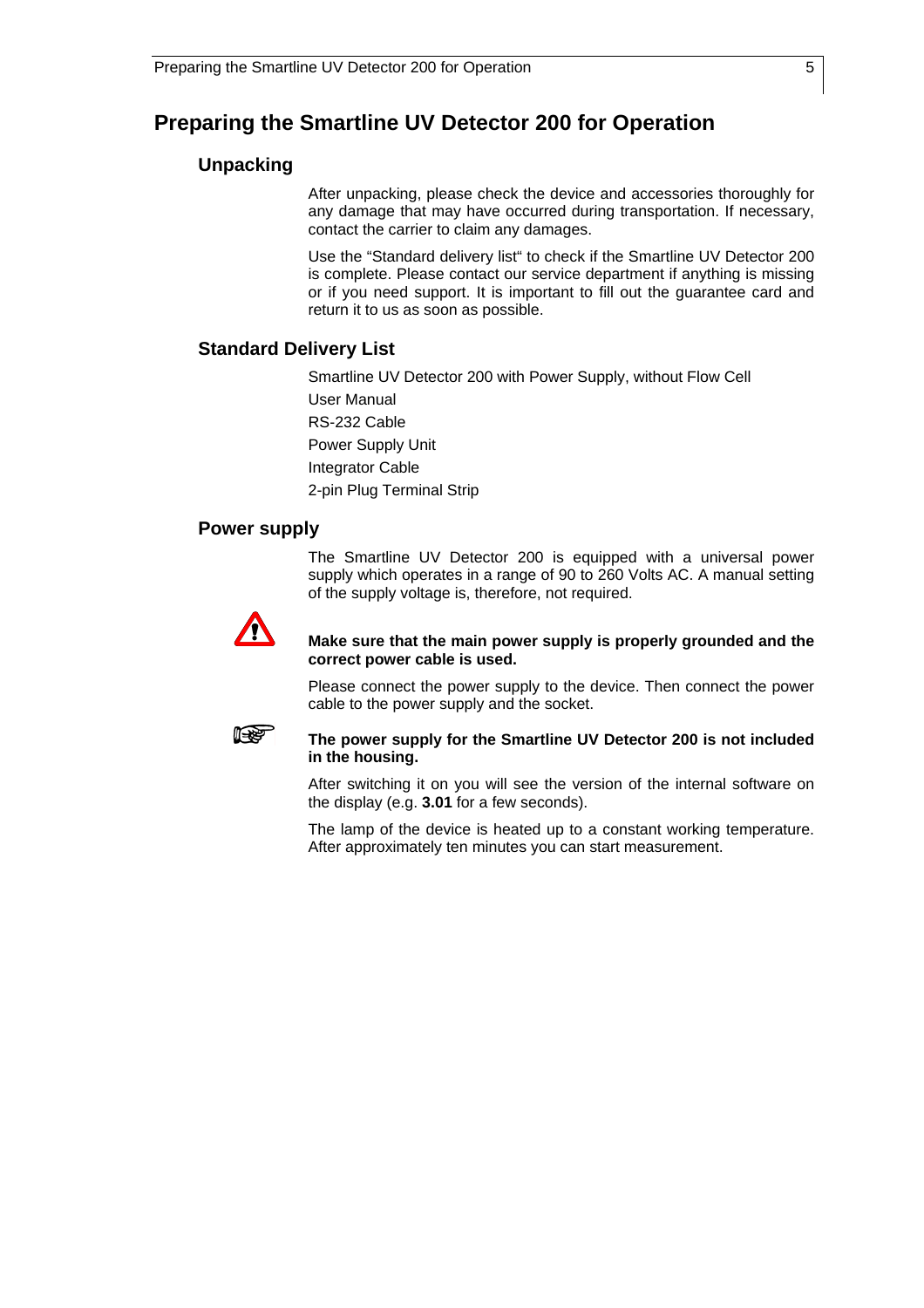### **Front View of the Smartline UV Detector 200**



*Fig. 2 Front panel of the Smartline UV Detector 200 and flow cell* 

#### **Foil Key Functions**

#### **RANGE KEY**

Depending on the given signal of the detector, it can be interpreted as the following:

1V = 1AU, 0,1AU or 0,01AU

If the button is shortly pushed, a preset value of the scale will appear. If the button is pushed for longer that two seconds, then the value can change by pushing the button one more time.

The different scales will be affected on the display as well as on the integrator output . The digital recording will remain uninfluenced.

#### **TIME CONSTANT**

Using the time constant t: you can achieve a signal smoothing. It's value can be set to **0.05, 0.2, 1, 2,** or **5** seconds. The larger this value is set the more the signal will be smoothed. A time constant of one second fits most of analytical purposes best.

If the button is shortly pushed  $($  2s) a preset value of the scale will appear. If the button is pushed for longer that two seconds then the value can changed by pushing the button one more time.

#### **Autozero**

Pushing this button will perform an adjustion of the baseline. Usually the button should be pressed shortly before starting a chromatographic run. If digital data are transmitted this button will become blocked.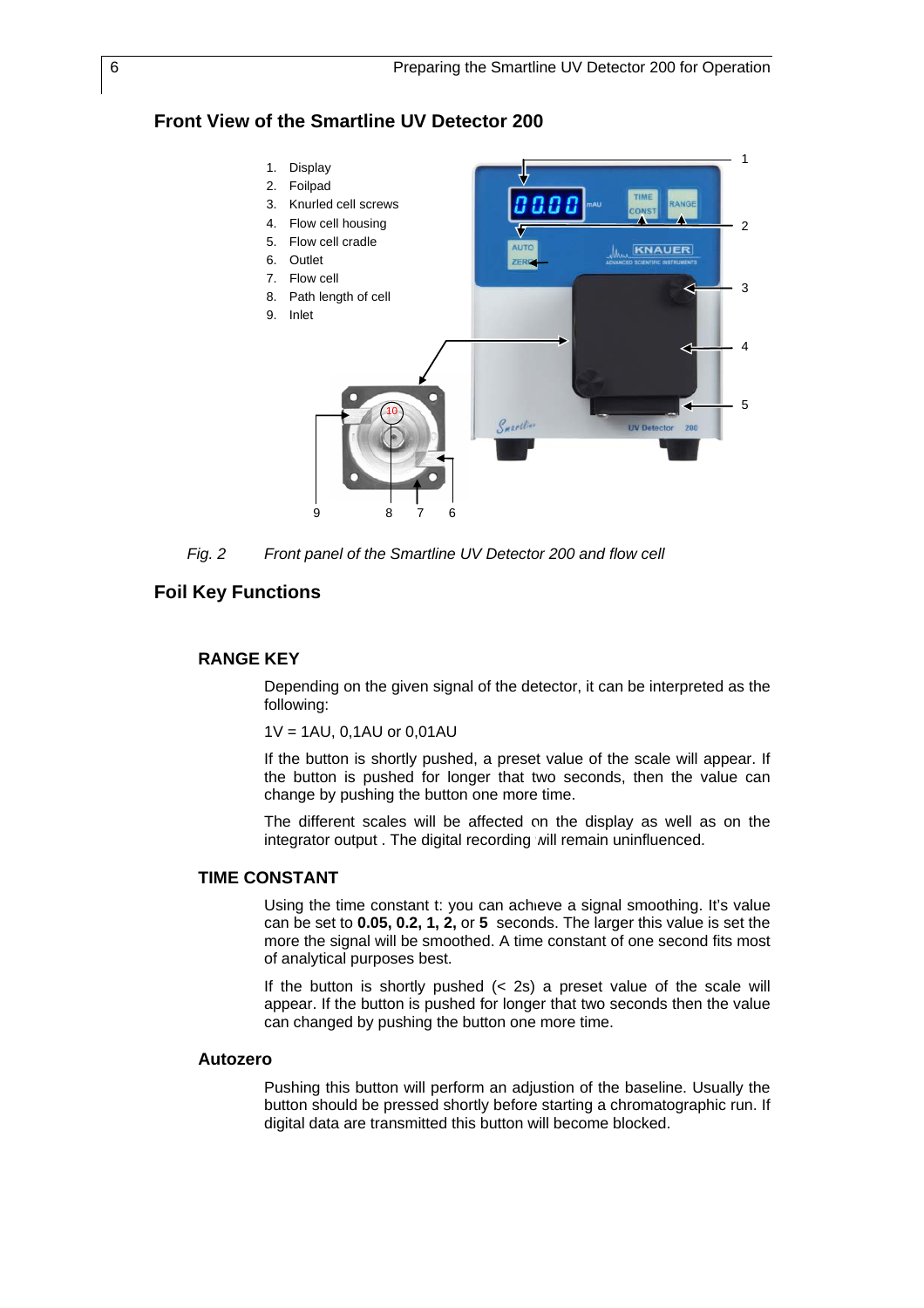### **Rear Panel View of the Smartline UV Detector 200**



*Fig. 3 Rear panel elements of the Smartline UV Detector 200* 

### **Installation of the flow cell**

The Smartline UV Detector 200 comes factory configured without a flow cell. However, in the **Chance HPLC System** it is included. The device is equipped with a "dummy" cell which does not have any optical parts. Before operating the photometer it is necessary to install an appropriate KNAUER flow cell.

#### **SOP 1** Installation of the flow cell

This instruction refers to the Smartline UV Detector 200.

First, loosen the two "knurled cell screws" and remove them.

Pull out the "flow cell housing".

Take the dummy cell with two fingers and remove it upward.

Insert the new "Flow cell" and make sure the engraved specifications point towards the user. The fixing hole on the back side of the cell fits with the corresponding metal pin of the photometer's housing.

Finally, push the "Flow cell cradle" with the flow cell towards the housing, insert the two screws and tighten them manually.

### **Capillary Connection to a HPLC System**



 **Before taking a measurement cell filled with fluid into operation, please make certain that the used eluent is miscible with that one used previously. Otherwise purge the flow cell with a medium miscible with both the other fluids.** 

### **SOP 2 Capillary connections.**

This instruction refers to the Smartline UV Detector 200.

1. Connect the outlet of the HPLC column to the inlet bushing of the flow cell (9).



 **Please use DYNASEAL bushings and the shortest possible capillary with small internal diameter in order to keep the dead volume as small as possible.** 

2. Push the bushing, the clamping ring, and the sealing ring onto the capillary. Please take care on the sequence and orientation of fittings, see Fig. 4 "DYNASEAL Capillary connections".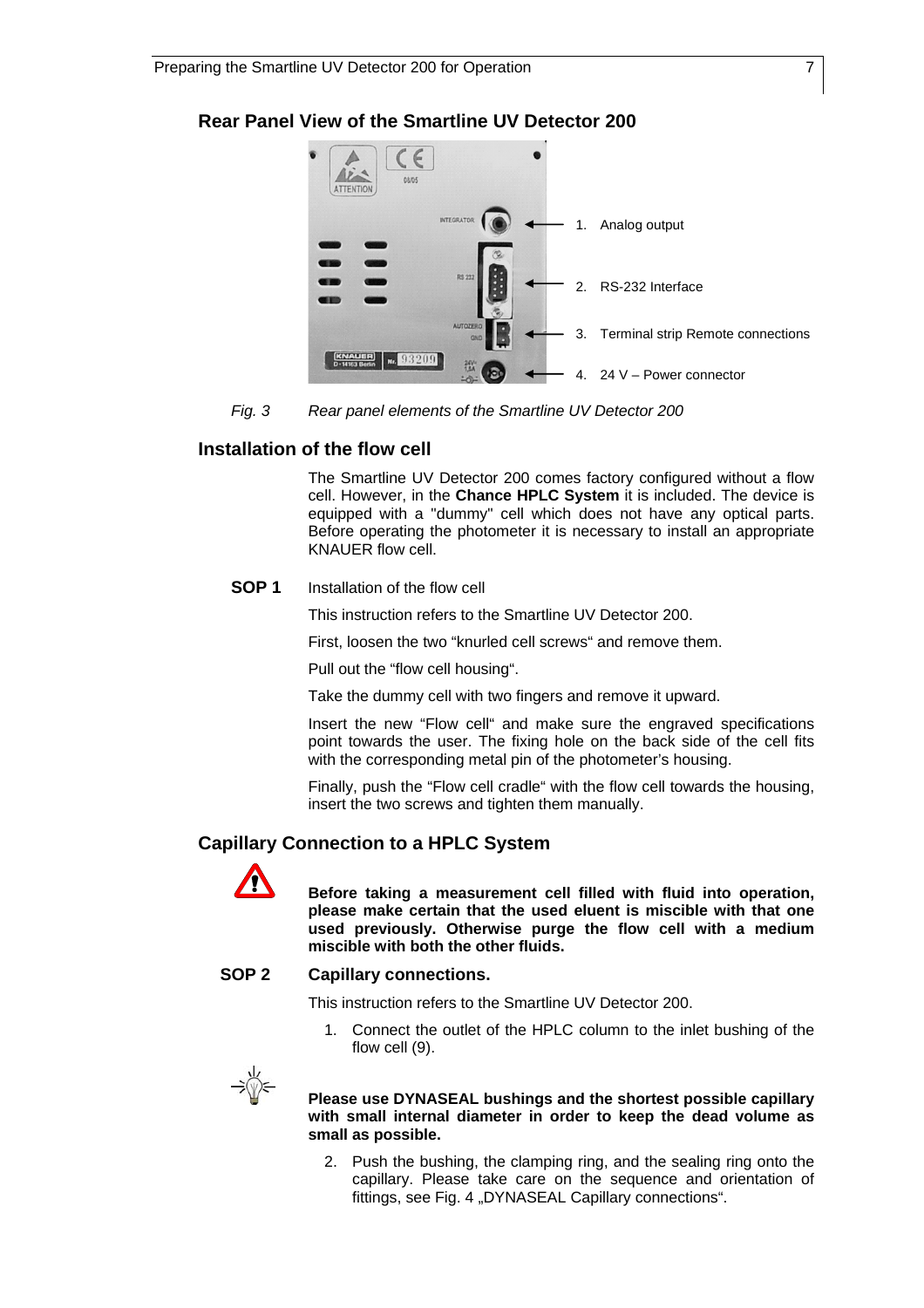- 3. Push the capillary as far as possible into the flow cell input.
- 4. Fasten the bushing by hand.
- 5. Connect the flow cell outlet (6) using a capillary or teflon tube (ID > 0,5 mm) to a waste bottle.



#### *Fig. 4 DYNASEAL Capillary connections*

The capillary in a simple isocratic system is shown in the following figure. For perspective reasons the UV Smartline UV Detector 200 is symbolized by the flow cell and the used HPLC pump by it's pump head.



*Fig. 5 Isocratic HPLC System*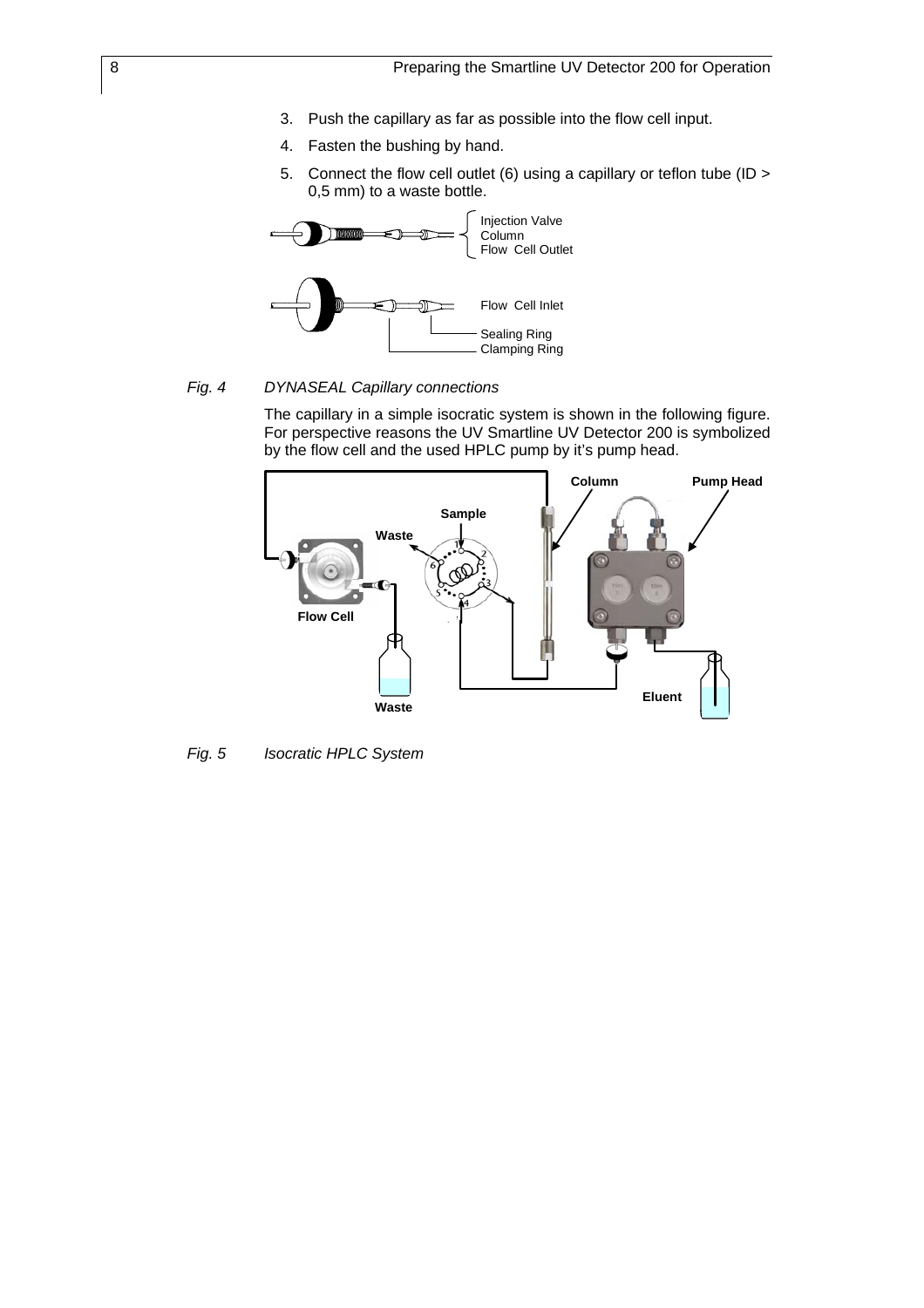### **Connecting other Instruments with the UV-Detector 200**

The UV-Detector 200 as well as the Pump S 100and/or the valve drives S 6/12/16 can be an integrative part of the Smartline Assistant 6000. Up to three of these instruments can be placed in one Smartline housing. Thus, even a whole HPLC system can be put into one modul.



- *Fig. 6 Front view of the Smartline Assistant 6000 (A5003V065), with:* 
	- *1 Smartline UV Detector 200,*
	- *2 Smartline Pump 100 and*
	- *3 injection valve (manual)*

The GPC Sample Preparation Unit 6500 (Fig. 7) is another example. It consists of a Smartline Pump 1000 and two versions of the Smartline Assistant 6000. The Smartline UV Detector 200 is integrated in the Assitant version V416.



- *Fig. 7 Front view of the Smartline Assistant 6000 (A5003V416), with:* 
	- *1 Smartline UV Detector 200*
	- *2 6-Port-2-channel injection valve and*
	- *3 13-Port-1- channel switching valve for fraction collection*

### **Terminal Strip**

The terminal strip on the rear side of the Smartline UV Detector 200 serves for sending and receiving signals to or from another instrument.



 **Please avoid touching the electrical contacts of the socket lines. Electrostatic discharges when touching the contacts can damage the sensitive electronics of the device.**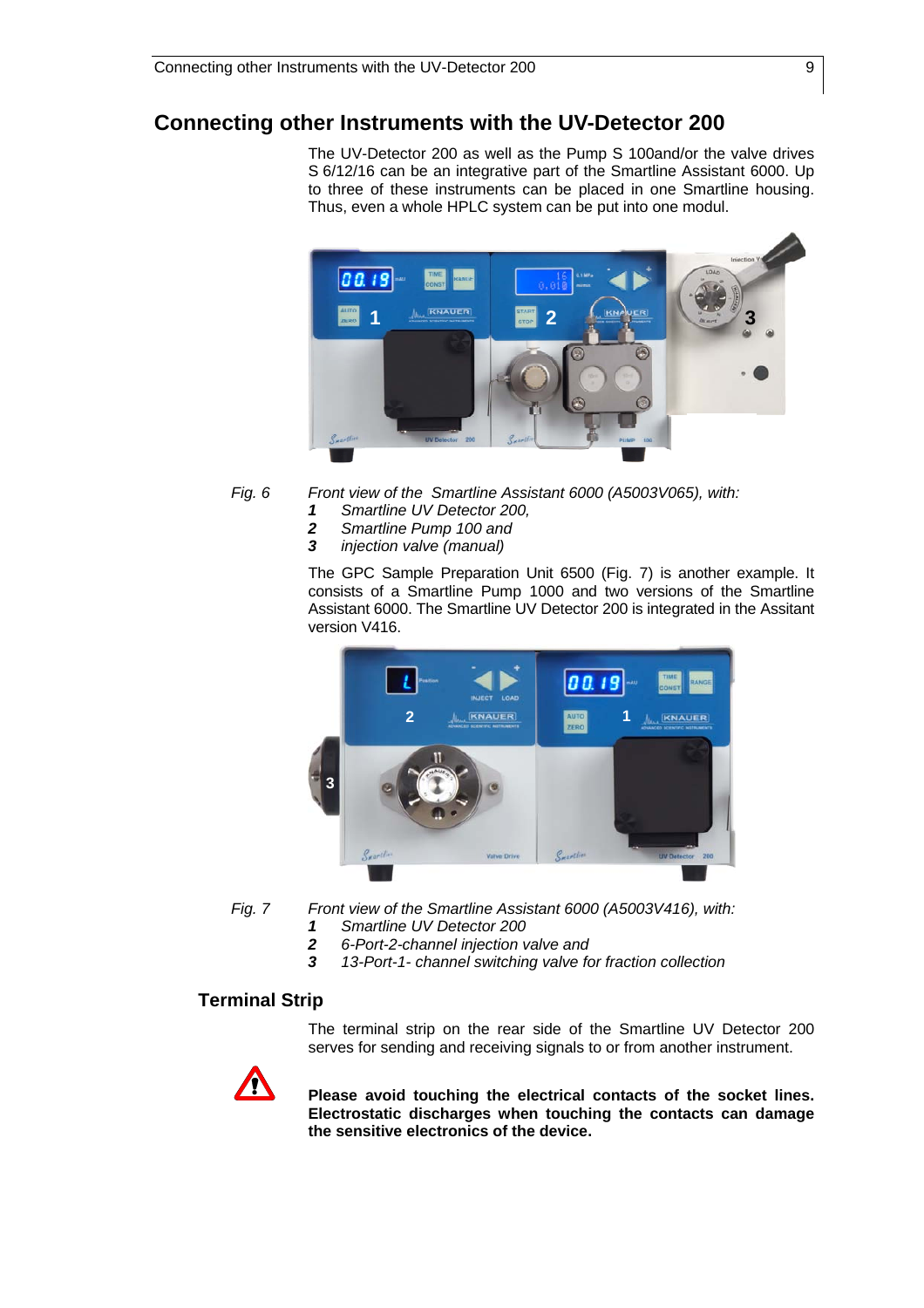#### **Remote Autozero**

In the "stand alone" mode a remote AUTOZERO can be carried out when the contact between the AUTOZERO-pin and the GROUND-pin is short circuited.

### **Assembling Plug Strips**

The electrical connections mentioned below can be mounted as follows: (The plug strip with two connectors is enclosed with the accessories)



*Fig. 8 Assembling WAGO Plug Strips* 

#### **SOP 3 Assembling WAGO Plug Strips**

- 1. Insert the rounded end of the lever latch into the square opening of the selected connector of the plug strip.
- 2. Press the latch down as indicated by the arrow.
- 3. Insert the uninsulated end of the cable into the opening under the catch.
- 4. Release the latch and remove the lever latch (1) from the plug making sure the cable is firmly anchored in the plug strip.

If the detector is part of an Assistant 6000 all connectors are situated at the rear of this instrument. In this case the WAGO connector is of different shape. The mounting of the strip is verry similar..

#### **SOP 4 Assembling Plug Strips for an Assistant 6000**

- 1. Press down the cable clip as shown in Fig. 9 using a small srew driver or the WAGO liner tool.
- 2. Insert the uninsulated end of the cable into the opening under the latch.
- 3. Remove the tool from the plug. The cable is now firmly anchored in the plug strip.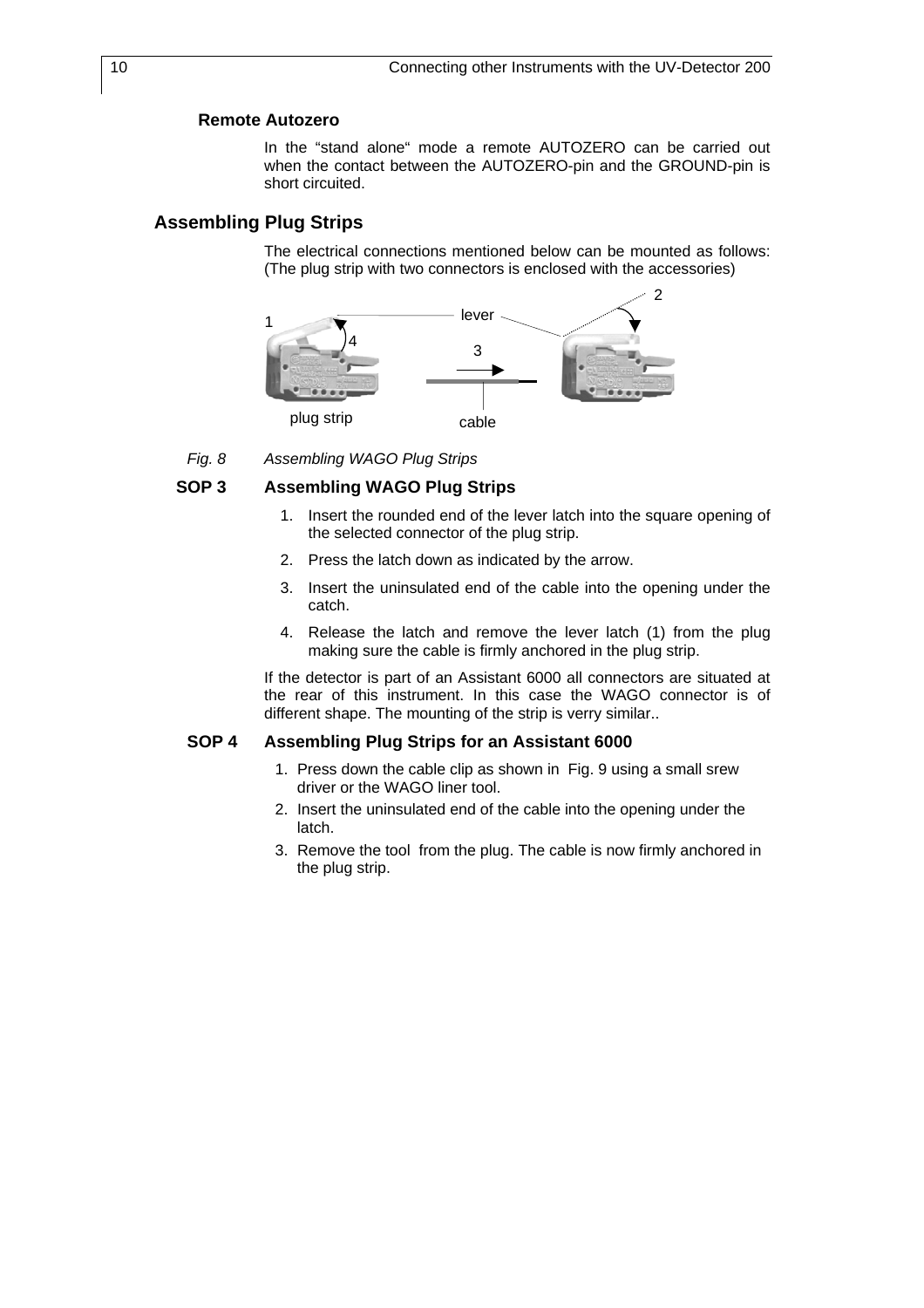

#### *Fig. 9 Mounting plug strips*

#### **Smartline UV Detector 200 in software controlled HPLC systems**

The Smartline UV Detector 200 can be integrated into KNAUER-software (ChromGate, EuroChrom or ClarityChrom) controlled HPLC systems. For signal read out the detector has to be directly connected to the PC with a RS232-cable.

While operating software controlled it is necessary to transmit a start signal from the injection valve to initiate the data acquisition. This can be done by connecting both of the injection valve cables to the autozero and ground contact, see Fig. 3 on page 7.



 **The data read out is also possible with elder versions of EuroChrom®. In this case it is to be integrated into the hardware description as a K-200 detector.** 

The control signals of the WellChrom Detector K-200 are also part of the UV-Detector 200 firmware.

#### **Interface protocol**

For data acquisition with the Smartline UV-Detector 200 and a non-KNAUER software via RS-232 you can get the interface protocol from KNAUER upon request.

### **Simple Maintenance**

#### **Check of the Mercury Lamp functions**

The mercury lamp in the Smartline UV Detector 200 guarantees reliable measurements with a low noise level and a low base line drift as well as a high sensitivity. The actual life of the mercury lamp is dependent on various influences. A few examples of these influences are: the number of times the lamp is ignited, the average duration of time that the lamp is on, or the customers demands with respect to noise level and sensitivity. The lifespan of the mercury lamp compared to the Deuterium lamp is several times longer.

If increasing noise or recessive sensitivity is observed with the Smartline UV Detector 200 then it is time to replace the mercury lamp.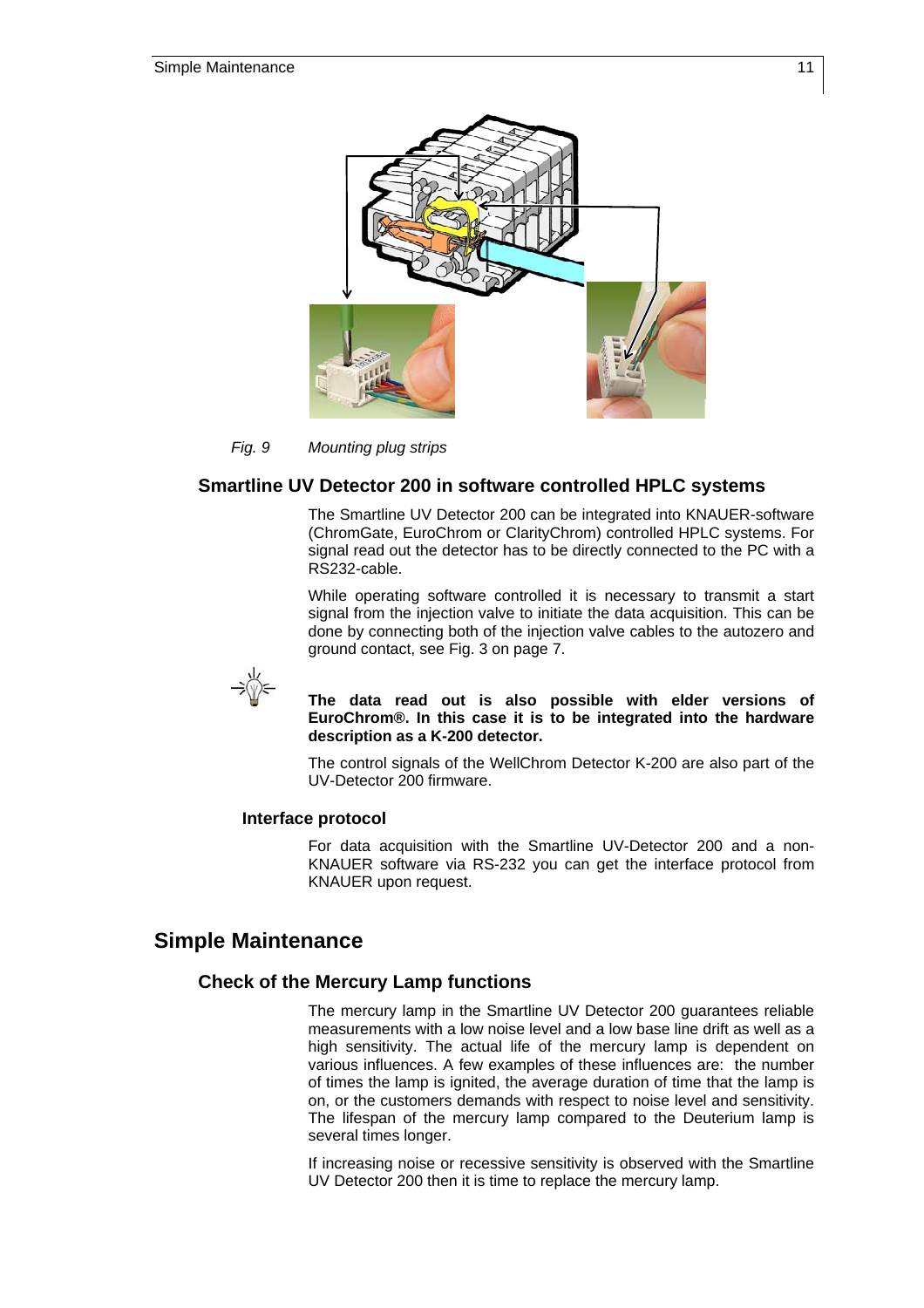### **Changing the Mercury Lamp**



 **Remove the power plug before opening the detector. Be sure to let the lamp cool down for at least 10 minutes after switching it off.** 

#### **SOP 5 Changing the Mercury Lamp**

This instruction refers to the Smartline UV Detector 200.

- 1. Loosen the screws on the housing and remove them.
- 2. The lamp is soldered to the circuit board. The circuit board is on the right side behind the mounting of the flow cell. Loosen both of the lamp socket screws that are affixed to the circuit board.
- 3. Take the light circuit board out of the device.
- 4. Plug the lamp plug into the new circuit board.
- 5. Insert the new lamp circuit board and tighten all the screws.
- 6. Replace the housing cover and the screws.

#### **Cleaning the Flow Cell**

A noisy baseline and low sensitivity may be due to a dirty flow cell lens. In most cases it is sufficient to purge the flow cell according to the following SOP.

#### **SOP 6 Purging the Flow Cell**

- 1. Purge the flow cell using one of following solvents: sodium dodecyle sulfate (SDS), 1m HCl, 1m NaOH, ethanol, or acetone.
- 2. Run the solvent through the flow cell using a syringe and leave for approximately 5 minutes..
- 3. Rinse extensively with water and the blow dry using a gentle stream of pure nitrogen.



**ISSEE** 

Never dry with compressed air from a "house" line as this will **contain microdroplets of oil that will coat the cell.** 

 **When the optics module is not in use, disconnect the flow cell and clean out traces of salt and protein with a syringe filled with distilled water. Before storing the flow cell inject a dilute solution (10-25%) of ethanol or i-propanol to prevent microbial growth.** 

In case the flow cell purging does not provide sufficient results, all flow cells can easily be disassembled for cleaning.

#### **Analytical flow cells**



*Fig. 10 Sectional view of an analytical flow cell*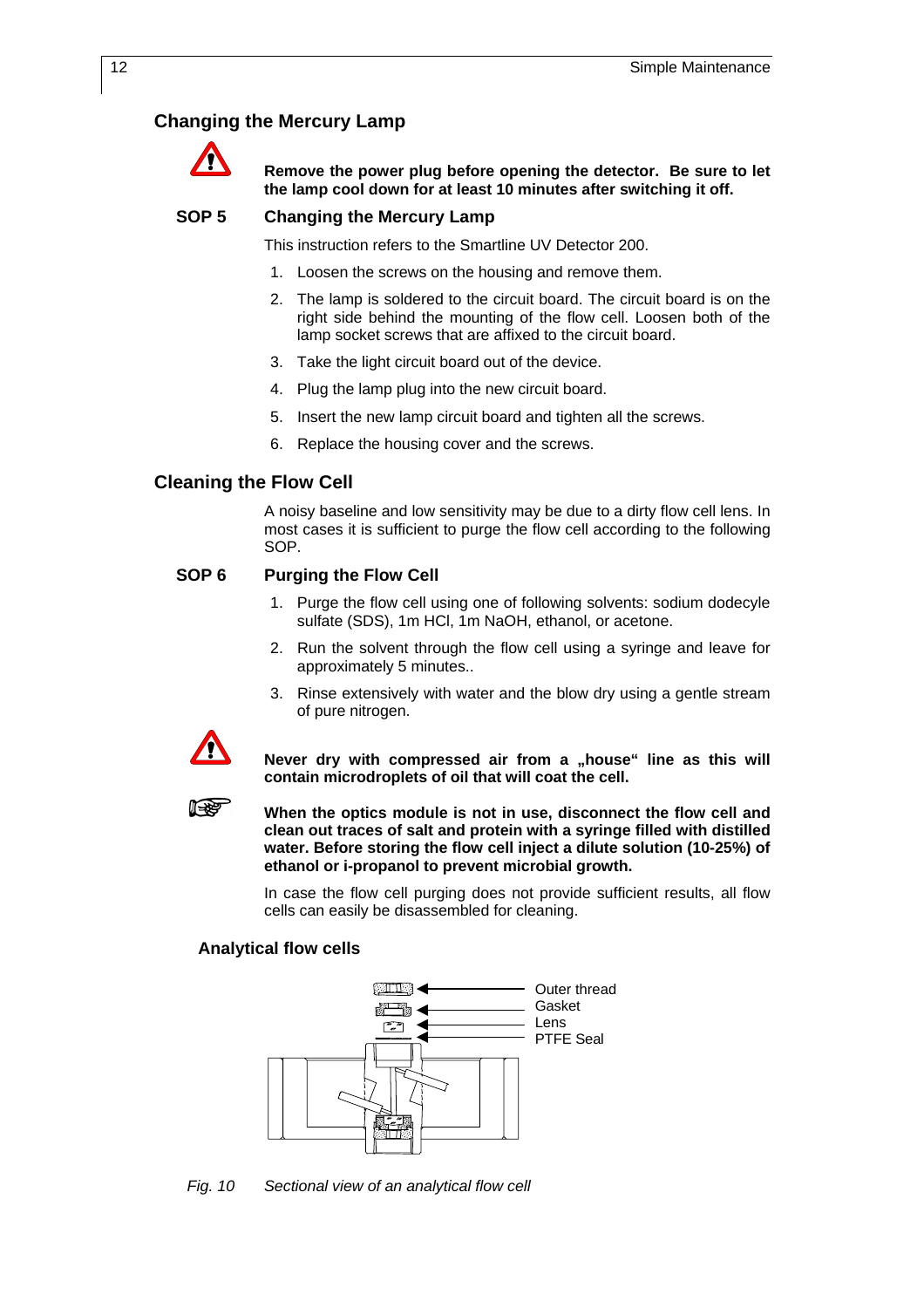### **SOP 7 Cleaning an analytical flow cell.**

This instruction applies to the analytical flow cells A4061, A4062, A4063, and A4065.

- 1. Unscrew the outer threads with the 3 mm hexagonal spanner (enclosed in the flow cell's delivery).
- 2. Remove the black gasket mounting of the lenses with a pair of tweezers or by gently tapping it on a clean surface. The lens is embedded in the gasket mounting and sealed against the flow path with a perfluorated hydrocarbons (PTFE) seal. This seal should be changed every time the flow cell is disassembled.
- 3. Take out the lenses and clean them by wiping them with a soft cloth or an appropriate solvent in an ultrasonic bath. Be careful not to touch the clean lens with fingers.
- 4. Reassemble the cell in the reverse manner, making sure that the PTFE seal does not block the light path.
- 5. Tighten the outer threads carefully with the spanner to avoid damaging the lenses.

#### **Preparative flow cells**



*Fig. 11 Sectional view of a preparative flow cell*

#### **SOP 8 Cleaning a preparative flow cell**

This SOP applies to the following preparative flow cells: A4066, A4067, A4068, and A4069.

- 1. Unlike the concave lens in the analytical flow cells, the preparative flow cells have a rod shaped light guide.
- 2. Unscrew the outer thread with a hexagonal spanner.
- 3. Take out the stainless steel plain washer and the PEEK distance plate (not present in A4069).
- 4. Take out the gasket holder with the light guide by grasping the outer grooves with a pair of tweezers.
- 5. To clean the lens, push out the light guide and strip the PTFE sealing ring
- 6. Reassemble the cell in the reverse order. Each time the flow cell is disassembled use a new PTFE ring to ensure the consistency of the flow cell.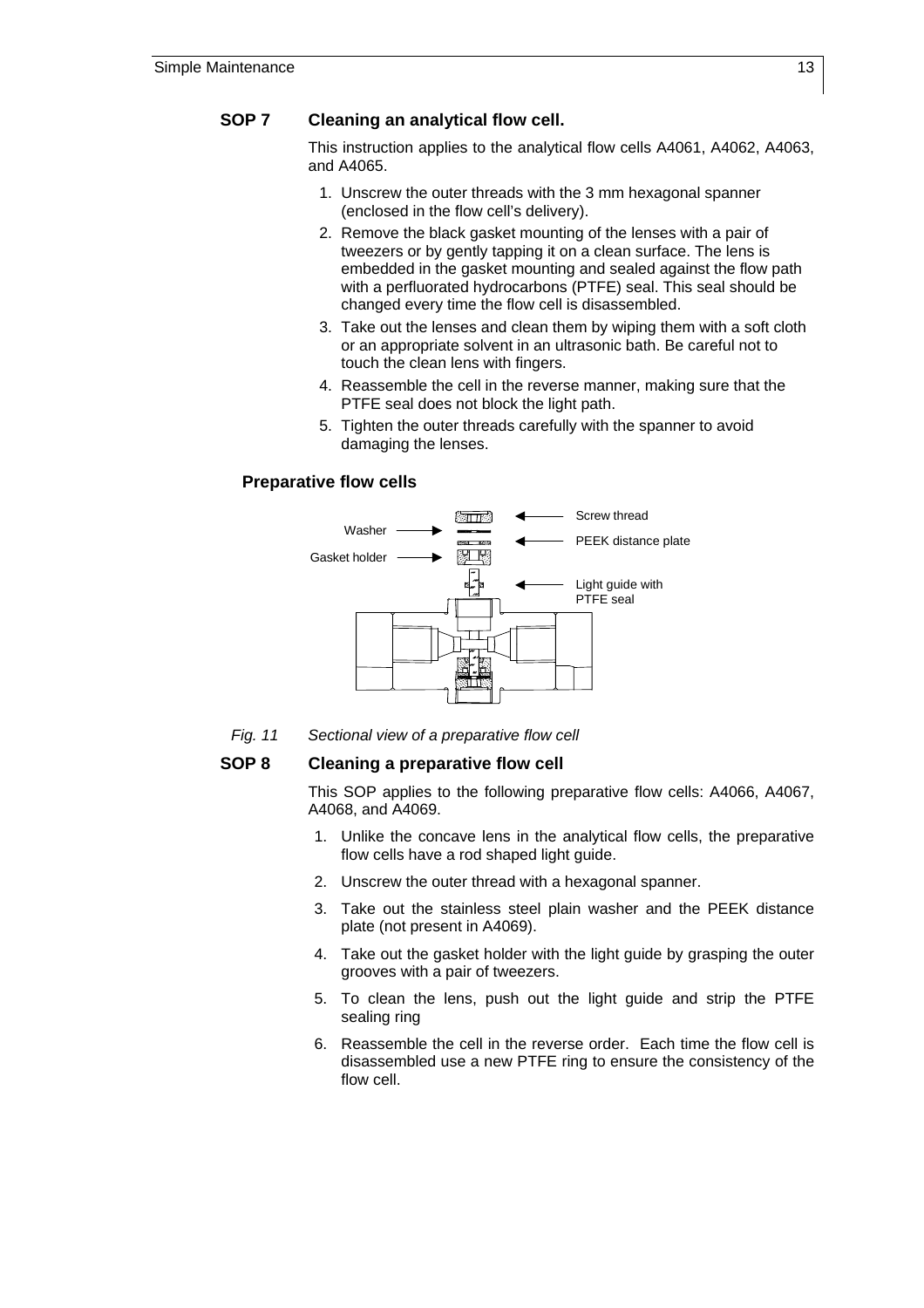### **Changing the Measurement Path Length**

#### **SOP 9 Changing the Measurement Path Length**

This description is valid for the following preparative flow cells: A4066, A4067 and A4068 with 1/8″ or 1/4″ connectors. The measurement path length can be adjusted to 2; 1,25 or 0,5 mm. The measurement path length is set to 2mm when manufactured. If desired, follow the below steps to reduce the path length to 1,25 or 0,5 mm

- 1. Loosen the cap nut with a hexagonal head wrench.
- 2. Remove the stainless steel sealing ring and the PEEK spacer.
- 3. Replace the stainless steel ring and retighten the nut.



 **Without a spacer the light flow will be pushed deeper into the flow cell. (0,75 mm), resulting in a reduction in the measurement path length. To reduce the measurement path length even further to 0,5 mm use the other side of the cell in analog mode.** 

- 4. To increase the measurement path length back to 0,75 mm reinsert the spacer.
- 5. Loosen the cap nut, remove the stainless steel sealing ring, and remove the light guide mounting with a pair of tweezers.
- 6. Use a clean towel to push the light guide, about 1 mm, outwards in order to increase the path length. Avoid touching the light flow with fingers.
- 7. Reinsert the mounting in the cell.
- 8. Replace the PEEK spacer and then the stainless steel ring.
- 9. Carefully retighten the cap nut.



 **Tightening the cap nut will push the rod shaped light guide into the right position. Inserting the spacer increases the path length to 0,75 mm. When changing the path length it is not necessary to change the PTFE seal.** 

### **Errors that can occur on the Display**

The following display symbols can appear while the Smartline UV Detector 200 is in operation.

**¯XXX:** The signal value xxxx cannot be displayed on the screen due to the fact that it is too big. Instead, choose a less sensitive measuring range (e.g. 0.1 instead of 0.01).

XXX: The signal value cannot be displayed on the screen due to the fact that it is too small. Instead, choose a more sensitive measuring range (e.g. 0.1 instead of 1).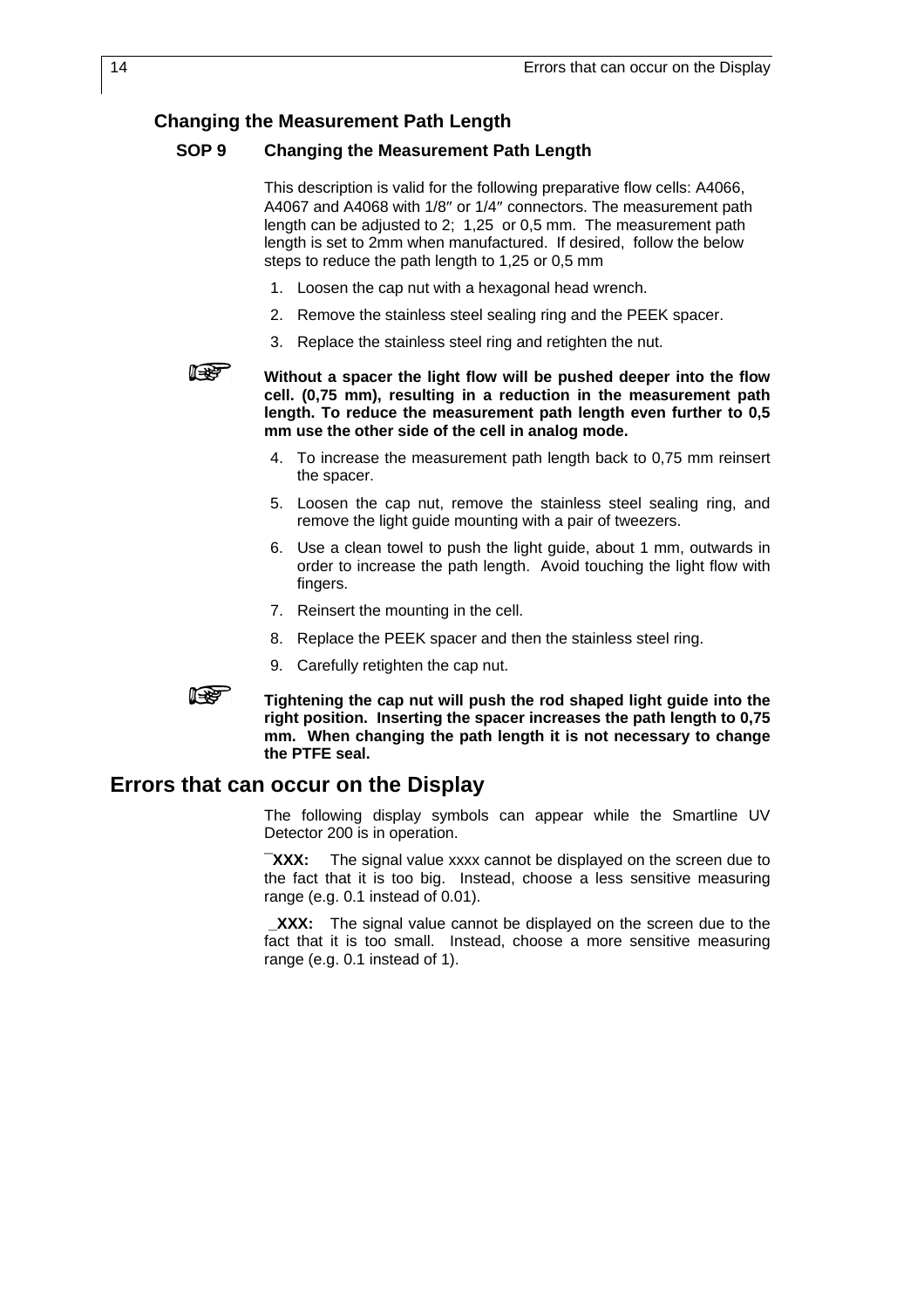## **Technical Data**

Wavelength 254 nm, ∆λ 20 nm Lamp Mercury vapor lamp Lifetime of lamp approx. 6000 h Linearity 0 - 2.5 AU Noise  $3 \times 10^{-5}$  AU, 1.0s; Base line drift 2.5 x  $10^{-4}$  AU/h, 1.0s; Sensitivity  $6 \times 10^{-5}$  AU, 1.0 s Time constants 0.05 s / 0.2 s / 1.0 s / 2.0 s / 5.0 s Integrator Output -10V to +10V Auto zero **remote and manual** Display 4 digits Control 1 RS 232 interface, remote socket, analog out Weight 1.5 kg Dimensions 105 x 100 x 185 mm (W x H x D)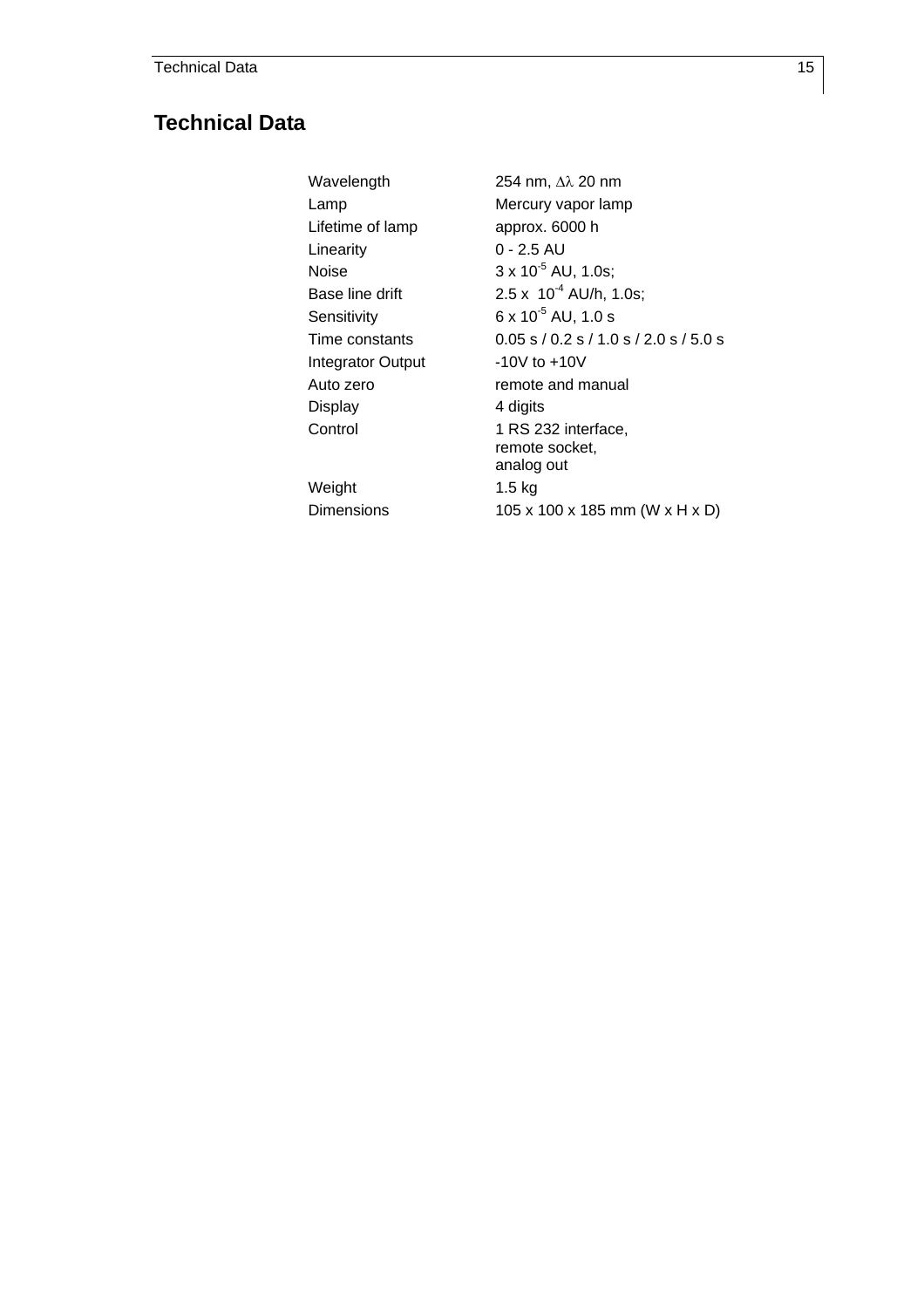# **Spare Parts and Accessories**

### **Available Flow Cells for the Smartline UV Detector 200**

### **Analytical Flow Cells**

| Order No.<br>Cell type | Layer<br><b>Thickness</b><br>(mm);<br>Connector | ID channel<br>(mm) | Volume<br>$(\mu L)$ | <b>Material</b>                               | <b>Flow</b><br>Range<br>(mL/min) | Maximum<br>Pressure<br>(bar) |
|------------------------|-------------------------------------------------|--------------------|---------------------|-----------------------------------------------|----------------------------------|------------------------------|
| A4061                  | 10 mm; 1/16"                                    | 1,1                | 10                  | stainless<br>steel,<br>with heat<br>exchanger | 20                               | 300                          |
| A4042                  | 3 mm; 1/16"                                     | 1,0                | 2                   | stainless<br>steel                            | 50                               | 300                          |
| A4045                  | 3 mm; 1/16"                                     | 1,0                | 2                   | PEEK                                          | 50                               | 30                           |

### **Preparative Flow Cells**

| A4066 | $0,5/1,25/2$ mm<br>1/8" |  | stainless<br>steel | 1.000  | 200 |
|-------|-------------------------|--|--------------------|--------|-----|
| A4067 | $0,5/1,25/2$ mm<br>1/8" |  | <b>PEEK</b>        | 1.000  | 100 |
| A4068 | $0,5/1,25/2$ mm<br>1/4" |  | stainless<br>steel | 10.000 | 200 |
| A4069 | $0.5$ mm<br>1/16"       |  | stainless<br>steel | 250    | 200 |
| A4095 | $0.5$ mm<br>1/16"       |  | <b>PEEK</b>        | 250    | 100 |

### **U-Z View**™ **Micro Flow Cells**

| A4091 | 8 mm<br>1/16"  | 0,150 | 0.140 | fused silica | 0,10  | 500 |
|-------|----------------|-------|-------|--------------|-------|-----|
| A4092 | 8 mm<br>280 um | 0,015 | 0.035 | fused silica | 0,01  | 500 |
| A4093 | 8 mm<br>280 um | 0,020 | 0,003 | fused silica | 0,001 | 500 |

### **Spare Parts**

|                                       | Order No. |
|---------------------------------------|-----------|
| Mercury lamp with the circuit board   | A4142     |
| Repair kit for analytical flow cells  | A1131     |
| Repair kit for preparative flow cells | A1132     |
| Test cell (dummy cell)                | A4124     |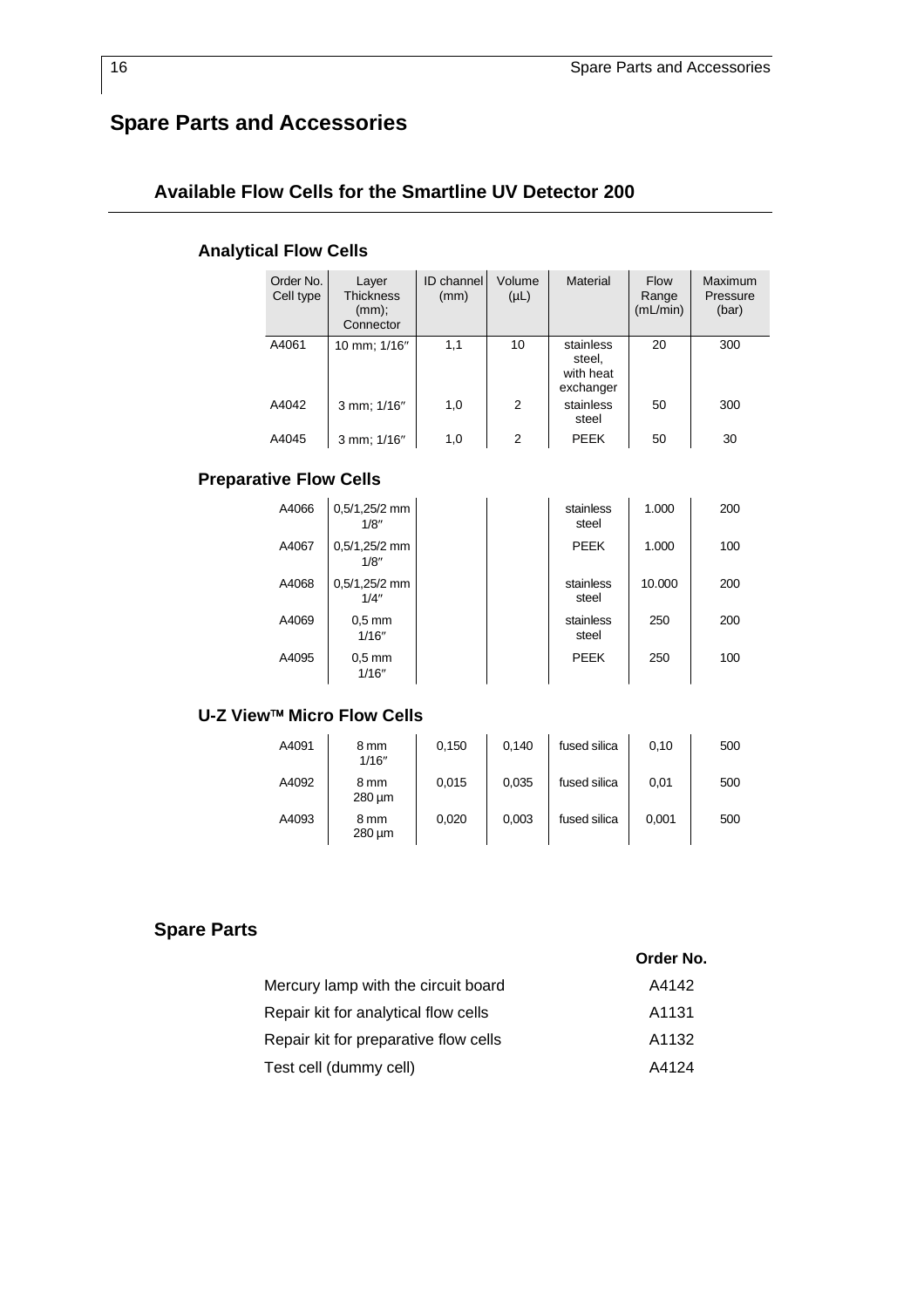### **Hinweise zum Gebrauch des Handbuchs**

Dieses Handbuch bezieht sich auf den Smartline UV Detector 200 der Firmwareversion **3.01** oder höher. Es gilt für alle Kombinationen mit den analytischen Messzellen der Bestellnummern A4061, A4062, A4063, A4065, präparative Messzellen der Bestellnummern A4066, A4067, A4068, A4069 und alle ZU View™ Mikromesszellen in Standardausführung.

### **Konventionen in diesem Handbuch**



**Wichtige Hinweise** werden in der Marginalspalte durch das Hinweissymbol kenntlich gemacht.



 **Besondere Warnhinweise und Hinweise auf mögliche Probleme sind mit dem Warnsymbol gekennzeichnet.** 



Ein nützlicher Tipp wird in der Marginalspalte durch das Symbol hervorgehoben.

### **SOP's in diesem Handbuch**



Die Standardarbeitsanweisungen (**S**tandard **O**perating **P**rocedures, **SOP**) dieses Handbuches ermöglichen die Strukturierung zusammenhängender Aufgaben beim Betrieb Ihres **Smartline UV Detector 200**. Sie beinhalten schrittweise Anweisungen, die den Anwender durch alle Aufgaben führen. Sie können gleichfalls zu Dokumentationszwecken genutzt werden. Sie können kopiert, angewendet, unterzeichnet und abgelegt werden, um so die Leistungsfähigkeit Ihres Gerätes zu dokumentieren.



 **Bitte betreiben Sie das Gerät inklusive Zubehör gemäß der SOPs in diesem Handbuch. Andernfalls können fehlerhafte Messergebnisse, Beschädigungen oder gesundheitliche Beeinträchtigungen des Anwenders eintreten, obwohl dieses Gerät außerordentlich robust und betriebssicher ist.** 

| SOP 1 | Installation der Messzelle                     | 21 |
|-------|------------------------------------------------|----|
| SOP 2 | Anschluss der Lösungsmittelleitung             | 21 |
| SOP 3 | WAGO-Anschlusssteckermontage                   | 24 |
| SOP 4 | WAGO-Anschlusssteckermontage im Assistant 6000 | 25 |
| SOP 5 | Lampenwechsel                                  | 26 |
| SOP 6 | Spülen der Messzelle                           | 26 |
| SOP 7 | Reinigung einer analytische Messzelle          | 27 |
| SOP 8 | Reinigung einer präparativen Messzelle         | 28 |
| SOP 9 | Veränderung der Messweglänge                   | 28 |
|       |                                                |    |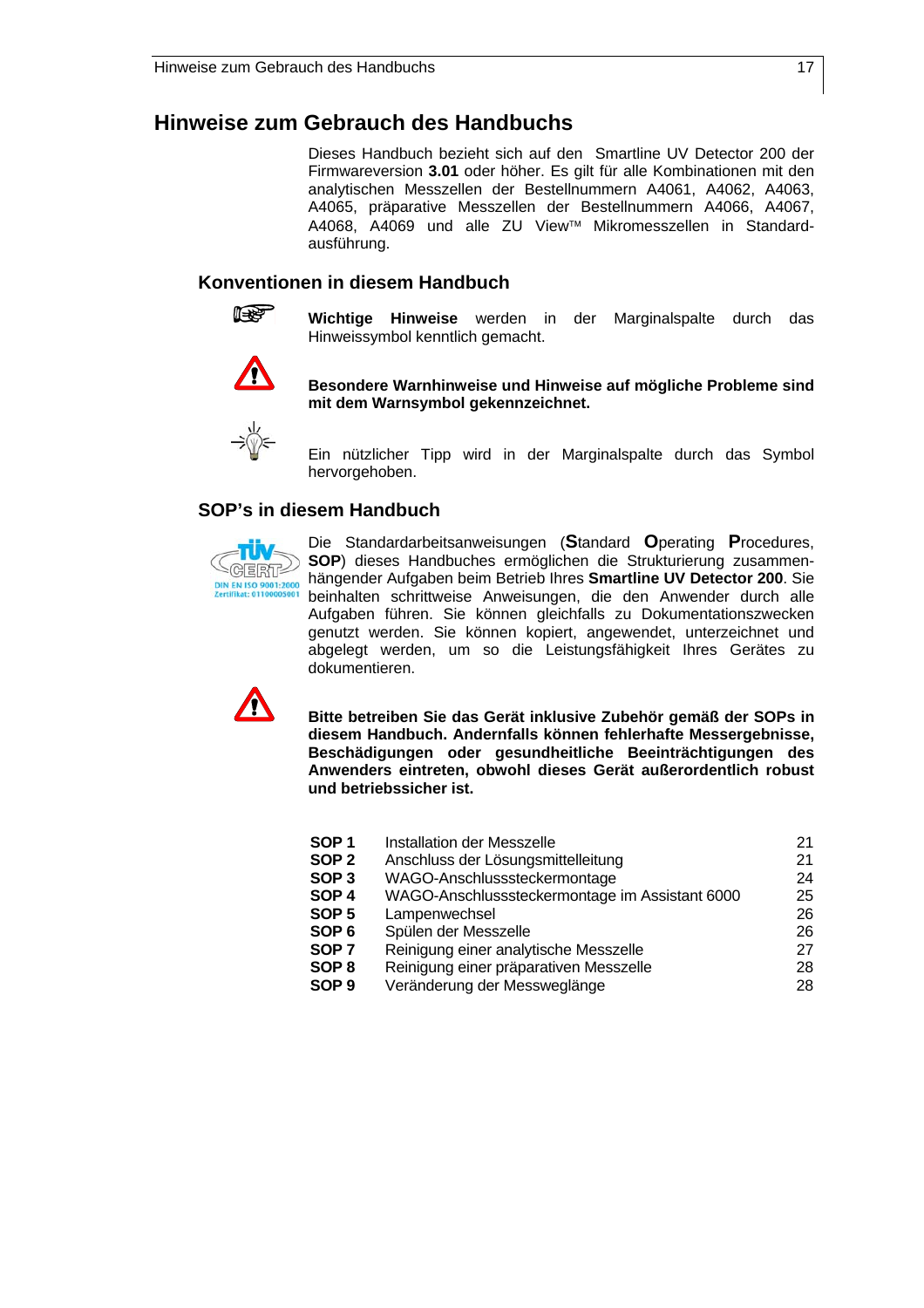### **Allgemeine Beschreibung**

Der Smartline UV Detector 200 ist mit einer Quecksiberdampflampe ausgestattet, die Messungen bei 254 nm ermöglicht. Die intensivste Linie des Quecksilberspektrums befindet sich bei 254 nm. Durch diese physikalische Konstante erübrigt sich somit die Überprüfung der Wellenlängenrichtigkeit des Detektors.

Das Gerät zeichnet sich vor allem durch seine sehr einfache Bedienung aus. Es besitzt nur 3 Tasten: zur Einstellung des Messbereiches, der Zeitkonstante und zum Auslösen des Autozero.

Das Gerät ist ideal geeignet sowohl für den Stand-alone-Betrieb, als auch für den Einsatz in einem kompletten System unter der Steuerung einer KNAUER HPLC Software: ChromGate<sup>®</sup> (ab Version 3.1.7), EuroChrom<sup>®</sup>, oder ClarityChrom® (mit Interface).

Die Datenerfassung des Smartline UV Detector 200 kann digital erfolgen durch direktes Verbinden des Gerätes mit ihrem PC oder Laptop. Dadurch wird ein störungsfreies Arbeiten des Gerätes gewährleistet. Ein Schreiber oder Integrator kann an den Smartline UV Detector 200 auch angeschlossen werden.

Den empfindlichen Smartline UV Detector 200 kennzeichnet ein niedriger Rauschpegel ( $\leq 3 \times 10^{-5}$  AU) und ebenso geringe Basisliniendrift ( $\leq 2.5 \times$  $10^{-4}$  AU/h).

Wie bei allen anderen UV-Detektoren der Smartline-Serie ist der Zugang zur Messzelle anwenderfreundlich gestaltet. Eine reichhaltige Palette von Messzellen für die KNAUER Photometer, von Nano-HPLC Zellen mit Flussraten > 100 nL/min bis zu präparativen Messzellen mit 10 l/min, macht den Smartline UV Detector 200 flexibel einsetzbar in vielen Bereichen der LC Anwendungen.

Der Smartline UV Detector 200 kann neben der Smartline Pumpe 100 und/oder den Smartline Ventilantrieben S 6/12/16 integrativer Bestandteil des Smartline Assistant 6000 sein. Der Assistant 6000 kann bis zu drei der genannten Einzelgeräte innerhalb eines Smartlinemoduls enthalten. Dadurch kann in einem einzigen Modul ein komplettes HPLC-System untergebracht werden.

#### **Optischer Weg im Smartline UV Detector 200**



#### *Abb. 1 Optischer Weg im Smartline UV Detector 200*

Das von der Lampe (1) emittierte Licht wird durch einen Spiegel (2) umgelenkt durch ein Interferenzfilter (3) geleitet. Danach wird der Strahl durch einen halbtransparenten Spiegel (4) geteilt. Ein Strahl liefert das Referenzsignal (5). Der andere wird durch die Messzelle (6) geleitet, wo die optische Absorption gemessen wird (7).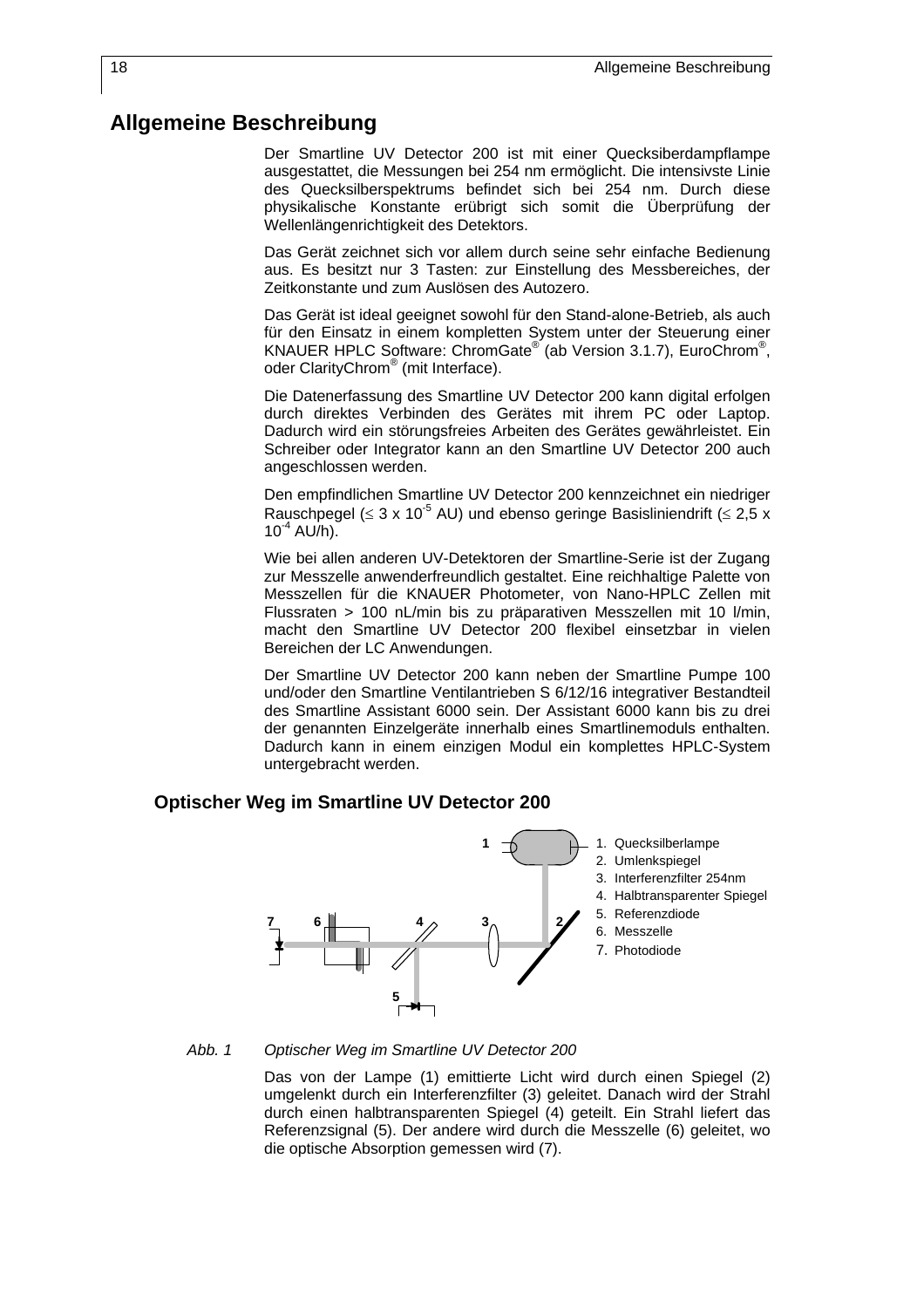### **Inbetriebnahme des Smartline UV Detector 200**

#### **Auspacken**

Alle KNAUER-Geräte werden ab Werk sorgfältig und sicher für den Transport verpackt. Prüfen Sie dennoch nach dem Auspacken alle Geräteteile und das Zubehör auf mögliche Transportschäden und machen Sie ggf. Schadenersatzansprüche sofort beim Transportunternehmen geltend.

Bitte überprüfen Sie anhand der Packliste das Zubehör auf Vollständigkeit. Sollte trotz unserer sorgfältigen Ausgangskontrollen ein Teil fehlen, wenden Sie sich bitte an unsere Serviceabteilung.

#### **Lieferumfang**

Smartline UV Detector 200 mit Netzteil, ohne Messzelle **Handbuch** RS-232 Kabel Netzkabel Integratorkabel 2-polige Steckerleiste

#### **Stromversorgung**

Der Smartline UV Detector 200 hat eine universelle Stromversorgung, die im Bereich von 90 bis 260 Volt Wechselstrom arbeitet. Eine manuelle Einstellung entsprechend der örtlich anliegenden Spannung ist deshalb nicht erforderlich.



#### **Stellen Sie sicher, dass der Netzanschluss vorschriftsmäßig geerdet ist und ein entsprechendes Netzkabel verwendet wird.**

Das Netzteil des K-200 Detektors ist nicht in dessen Gehäuse integriert. Es arbeitet ohne manuelle Umschaltung an jeder Steckdose von 90 bis 240 Volt.

Verbinden Sie das Netzteil mit dem 24V-Eingang auf der Rückseite des Detektors. Anschließend das Netzkabel mit dem Netzanschluss.

Nach dem Einschalten erscheinen auf dem Display, siehe 1 in Abb. 2, die Version der internen Software, wie **3.01**.

Danach heizt sich die Lampe auf die konstante Arbeitstemperatur auf. Das Gerät ist nach ca. 10 Minuten messbereit.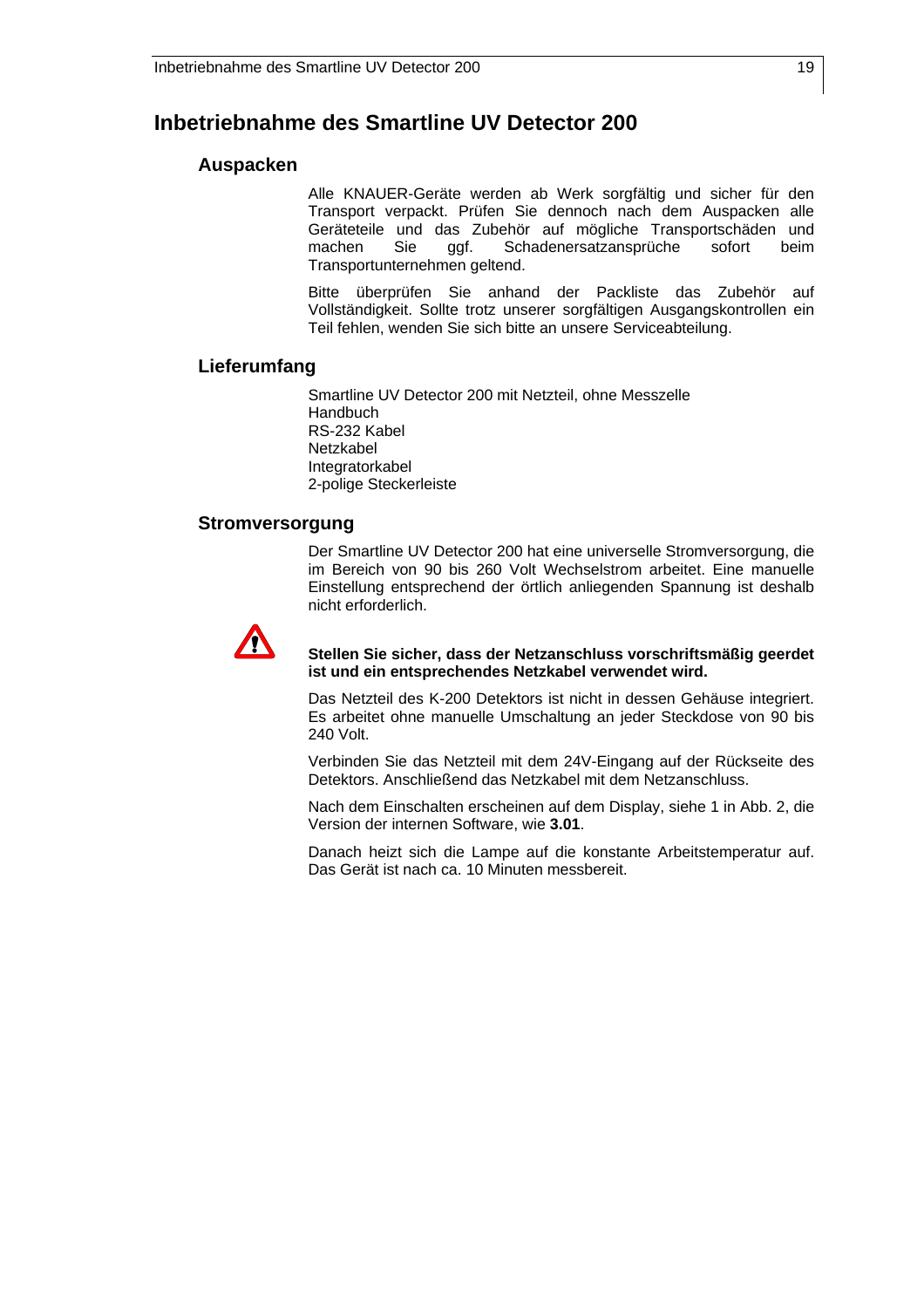### **Frontansicht des Smartline UV Detector 200**



*Abb. 2 Frontansicht des Smartline UV Detector 200 und der Messzelle* 

#### **Funktion der Folientasten**

Siehe Folientasten (2) in Abb. 2 "Frontansicht des K-200 UV Detektors".

#### **Range-Taste**

Das ausgegebene Signal des Detektors (1V) kann - abhängig von der gewählten Einstellung - folgenderweise interpretiert werden,.

1V = 1AU, 0,1AU oder 0,01AU

Wird die Taste kurz gedrückt erscheint der voreingestellte Wert der Skalierung. Wird die Taste länger als 2s gedrückt, kann der Wert verändert werden durch erneuertes Drücken der Taste.

Die unterschiedlichen Skalierungen wirken sich sowohl auf die Anzeige am Display als auch auf den Intgratorausgang aus. Die digitale Datenaufnahme bleibt davon unbeeinflusst.

#### **Zeitkonstante**

Mit Hilfe der Zeitkonstsante kann eine Signalglättung bewirkt werden. Sie können Werte zwischen 0,05; 0,2; 1; 2 und 5 Sekunden auswählen. Je größer der Wert der Zeitkonstante ist, um so stärker wird das Signal geglättet. Für die meisten analytischen Zwecke ist eine Zeitkonstante von **1s** am besten geeignet.

Wird die Taste kurz gedrückt (< 2s) wird der voreingestellte Wert angezeigt. Wird die Taste länger als 2s gedrückt kann der Wert der Skalierung verändert werden.

#### **Autozero**

Diese Taste dient zum automatischen justieren der Basislinie. Die Taste wird in der Regel vor Beginn einer Chromatogramm-Aufzeichnung kurz gedrückt. Werden digital Daten übertragen, ist diese Taste blockiert.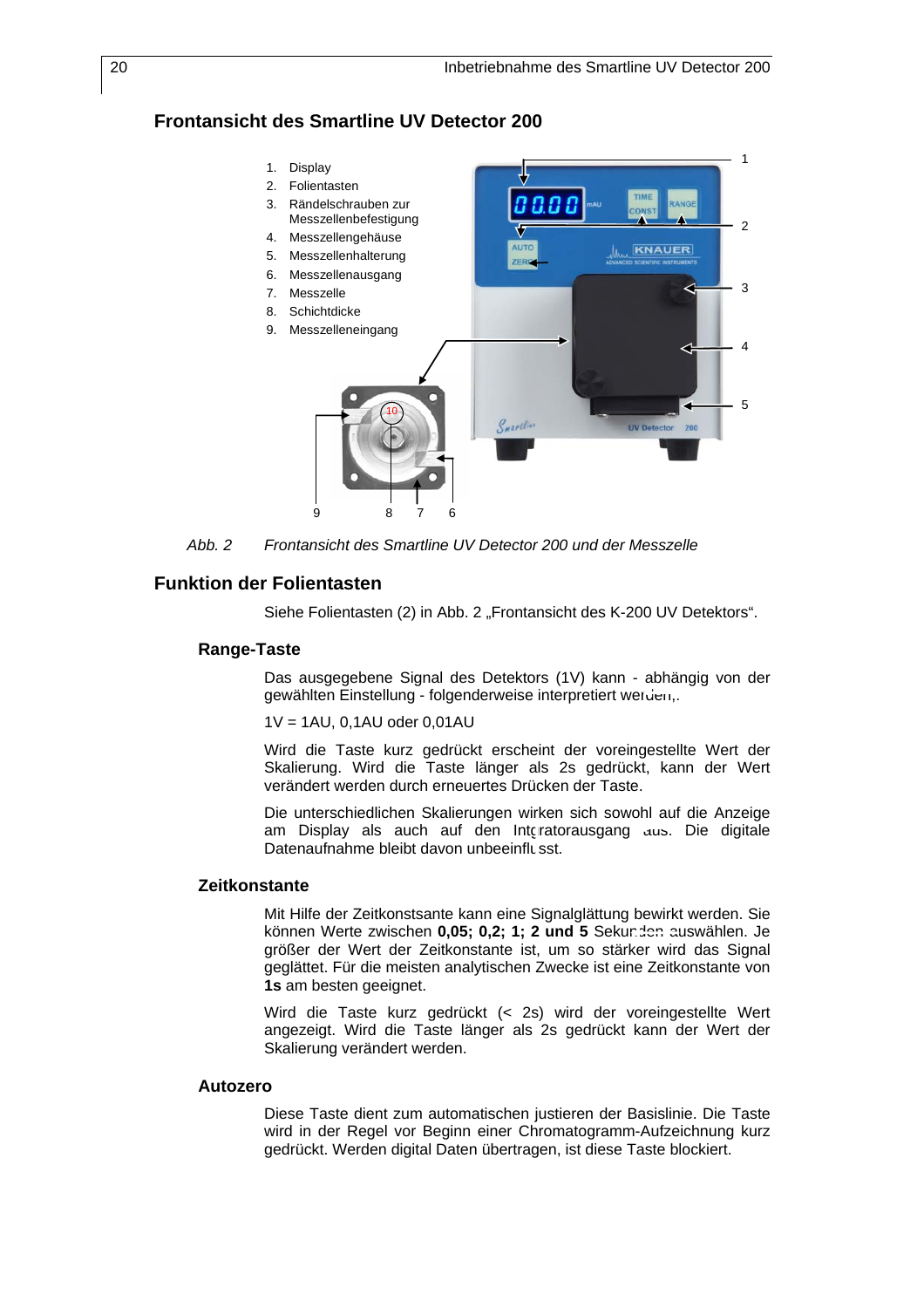### **Rückansicht des Smartline UV Detector 200**



*Abb. 3 Rückansicht des Smartline UV Detector 200* 

#### **Installation der Messzelle**

Die Lieferkonfiguration des Smartline UV Detector 200 beinhaltet keine Messzelle. Das Gerät wird mit einer sogenannten Dummyzelle ausgeliefert, die kein Linsensystem beinhaltet und mit der Durchflussmessungen nicht möglich sind. Vor dem Einsatz des Smartline UV Detector 200 muss eine aus der Palette der von KNAUER lieferbaren Messzellen installiert werden.

#### **SOP 1 Installation der Messzelle**

- 1. Die Anweisung gilt für den Smartline UV Detector 200.
- 2. Lösen und entfernen Sie die beiden Rändelschrauben (3) von Hand.
- 3. Ziehen Sie das Messzellengehäuse heraus.
- 4. Nehmen Sie die darin befindliche Zelle oder Dummyzelle mit zwei Fingern nach oben heraus.
- 5. Führen Sie die neue Messzelle (7) ein und vergewissern Sie sich, dass die eingravierte Spezifikation zu Ihnen zeigt und der Metallstift des Photometergehäuses in die entsprechende Fixierungsöffnung auf der Rückseite der Zelle passt.
- 6. Schieben Sie nun das gesamte System an das Gehäuse, führen die beiden Schrauben ein und ziehen diese manuell fest.

#### **Kapillaranschluss an ein HPLC-System**



 **Wenn Sie eine flüssigkeitsgefüllte Messzelle in Betrieb nehmen, vergewissern Sie sich bitte, dass das benutzte Lösungsmittel mit dem vorher verwendeten mischbar ist. Anderenfalls führen Sie bitte eine Zwischenspülung mit einem mit beiden Flüssigkeiten mischbaren Medium aus.** 

#### **SOP 2 Anschluss der Lösungsmittelleitung**

Die folgende Anweisung gilt für den Smartline UV Detector 200.

1. Verbinden Sie den Ausgang der HPLC-Säule mit der Eingangsverschraubung der Messzelle (links oben).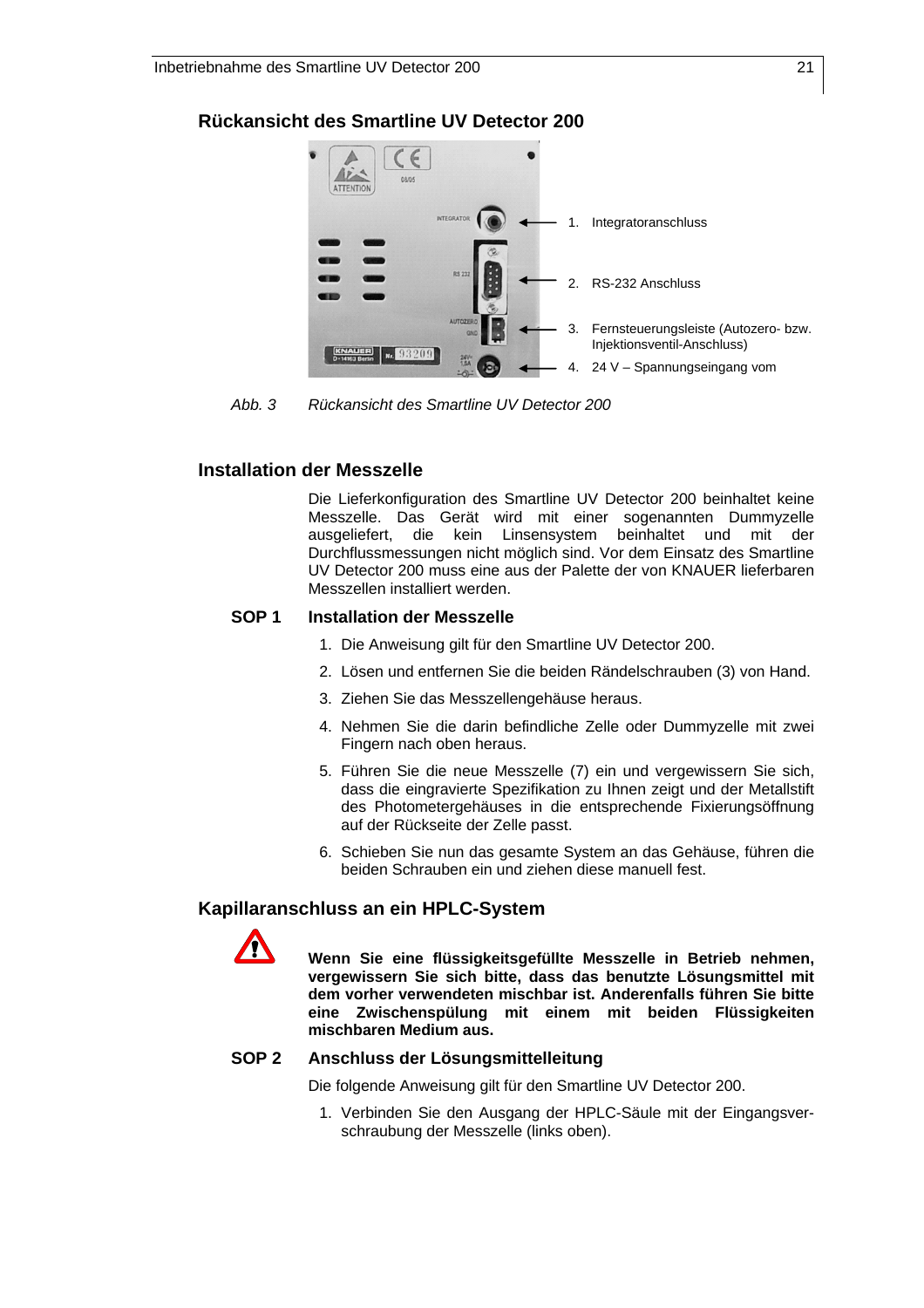

 **Verwenden Sie hierfür DYNASEAL-Verschraubungen und zur Minimierung des Totvolumens eine möglichst kurze Kapillare mit kleinem Innendurchmesser.** 

- 2. Führen Sie die Verschraubung, den Zangenschneidring und den Dichtring auf die Kapillare. Achten Sie auf Reihenfolge und Ausrichtung der Fittings, siehe Abb. 4 "DYNASEAL Kapillarverbindungen".
- 3. Schieben Sie die Kapillare bis zum Anschlag in den Messzelleneinlass ein.
- 4. Ziehen Sie die Verschraubung mit den Fittings handfest an.
- 5. Die Ausgangsverschraubung (rechts unten) analytischer Messzellen verbinden Sie mit Hilfe einer Kapillare oder eines Teflonschlauchs (ID > 0,5 mm) mit der Abfallflasche.



#### *Abb. 4 DYNASEAL Kapillarverbindungen*

Die Kapillarführung für ein einfaches isokratisches HPLC-System wird in der folgenden Abbildung veranschaulicht, in der zur besseren Übersichtlichkeit das Smartline UV Detector 200 nur als Messzelle und die Pumpe nur als Pumpenkopf dargestellt sind.



*Abb. 5 Isokratisches HPLC-System*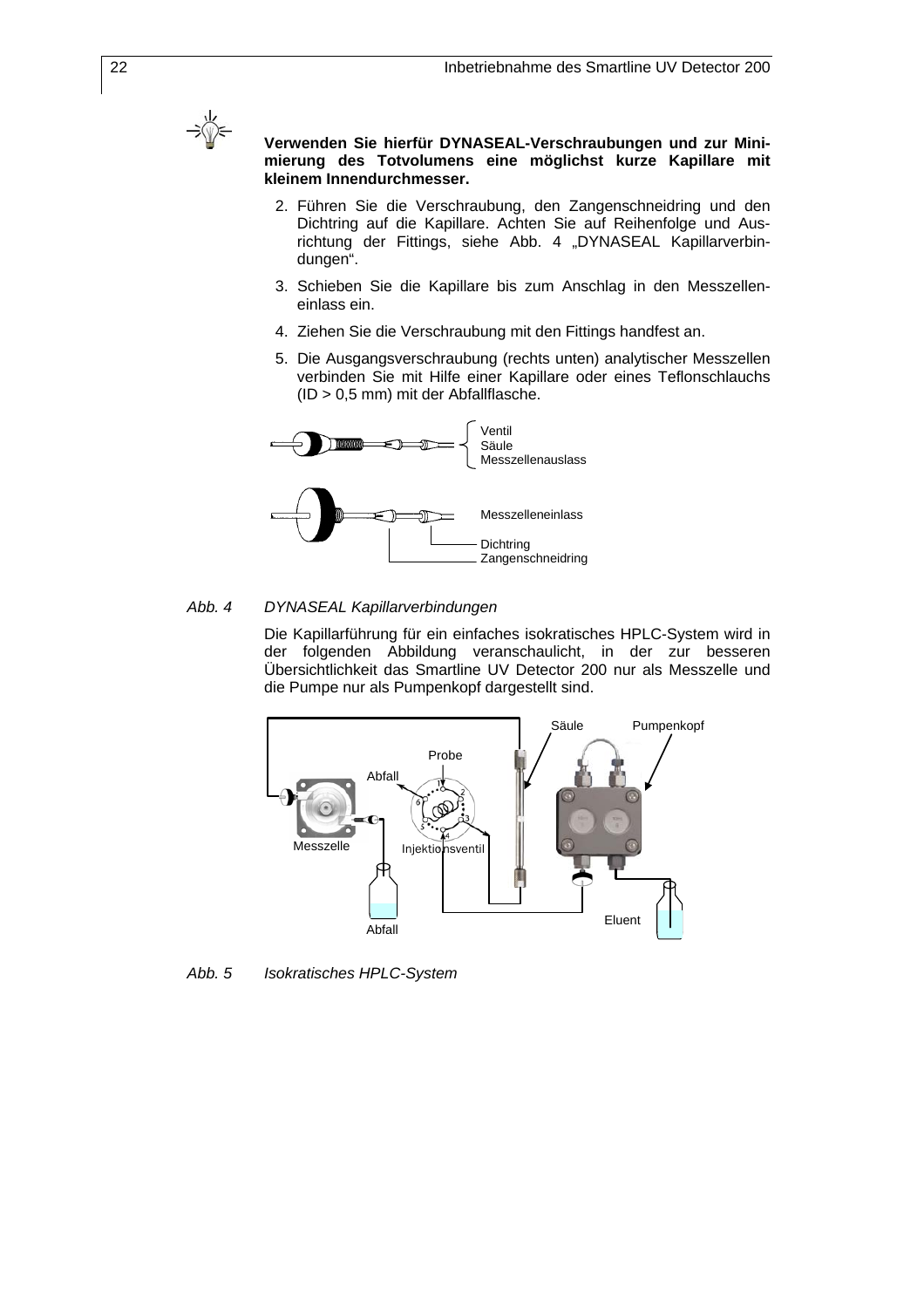### **Verbindung anderer Geräte mit dem Smartline UV Detector 200**

Der Smartline UV Detector 200 kann neben der Smartline Pumpe 100 und/oder den Smartline Ventilantrieben S 6/12/16 integrativer Bestandteil des Smartline Assistant 6000 sein. Der Assistant 6000 kann bis zu drei der genannten Einzelgeräte innerhalb eines Smartlinemoduls enthalten. Dadurch kann in einem einzigen Modul ein komplettes HPLC-System untergebracht werden.



- *Abb. 6 Frontansicht des Smartline Assistant 6000 (A5003V065), mit:* 
	- *1 Smartline UV Detector 200,*
	- *2 Smartline Pump 100 und*
	- *3 manuellem Injektionsventil*

Ein weiteres Anwendungsbeispiel ist das GPC-Probenreinigungssystems 6500, bestehend aus einer Smartline Pump 1000 und zwei Assistantvarianten. Hier ist der Smartline UV Detector 200 in den Assitant 6000V416 integriert.



*Abb. 7 Frontansicht des Smartline Assistant 6000 (A5003V416), mit:* 

- *1 Smartline UV Detector 200*
- *2 6-Port-2-Kanalinjektionsventil und*
- *3 13-Port-1-Kanalventil für die Fraktionssammlung*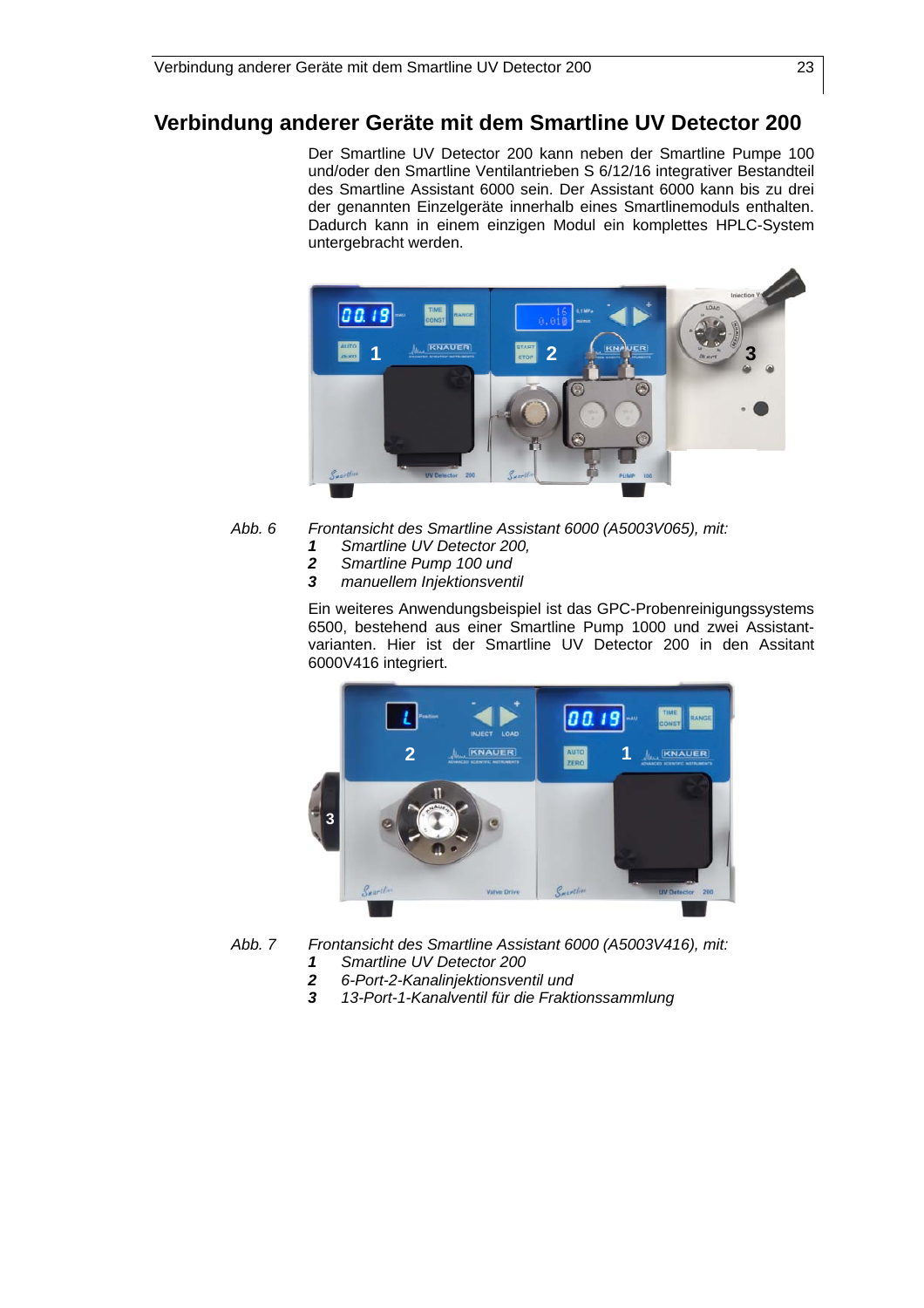

*Abb. 8 Rückansicht des Smartline Assistant 6000 (A5003V456), mit: Smartline UV Detector 200, Pump 100 und Fraktionierventil* 

#### **Fernsteuerungsleiste**

An der Rückseite des Smartline UV Detector 200 befinden sich zwei elektrische Anschlussstecker. Sie dienen dem Empfang oder dem Senden von Signalen von oder zu anderen Geräten.



#### **Bitte vermeiden Sie die Berührung der elektrischen Kontakte der Anschlussleisten. Elektrostatische Entladungen bei der Berührung der Kontakte können zur Zerstörung der Geräteelektronik führen.**

Im Stand-allone-Modus kann ein ferngesteuertes Autozero über die Fernsteuerungsleiste durchgeführt werden indem die Kontakte "Autozero" und "Ground" kurzgeschlossen werden.

#### **Montage der Anschlussstecker**

Für die in den nächsten Kapiteln erwähnten elektrischen Verbindungen werden die im Zubehör enthaltenen Stecker mit 2, 3 oder 4 Anschlüssen verwendet. Sie werden wie folgt montiert.



*Abb. 9 Montage der WAGO-Anschlussstecker*

#### **SOP 3 WAGO-Anschlusssteckermontage**

- 1. Führen Sie die abgerundete Seite des Hebelwerkzeugs am ausgewählten Anschluss in die quadratische Öffnung des Steckers.
- 2. Drücken Sie den Hebel wie durch den Pfeil angezeigt nach unten fest.
- 3. Führen Sie das nicht isolierte Ende des Kabels in die Öffnung unter dem Hebel ein.
- 4. Öffnen Sie den Hebel und entfernen Sie das Hebelwerkzeug vom Stecker.

Das Kabel ist jetzt im WAGO-Anschlussstecker gut verankert.

Ist der Detektor Bestandteil eines Assitant 6000, befinden sich die Anschlüsse für alle integrierten Geräte auf der Rückseite (Abb. 8). Die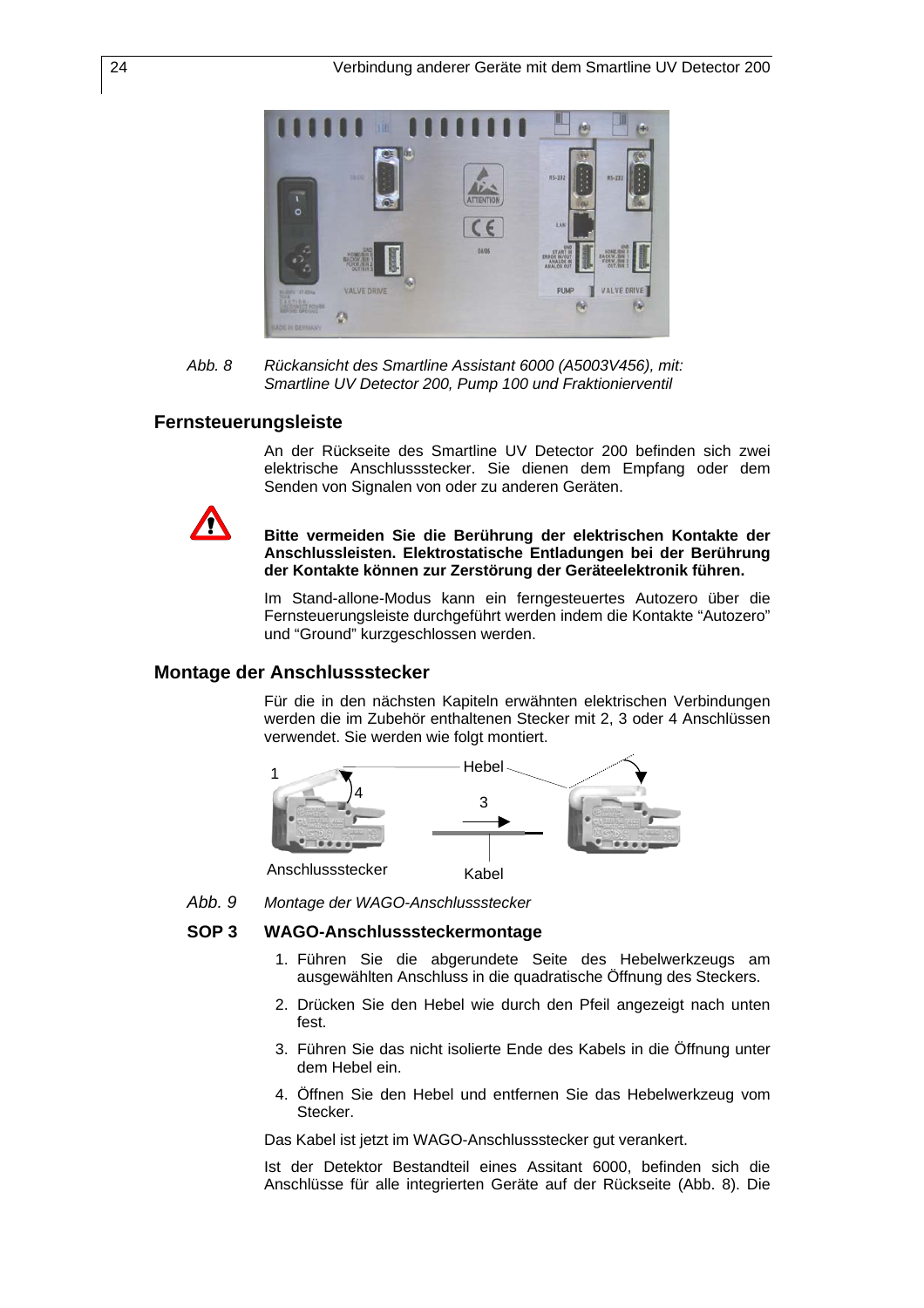WAGO-Anschlussleiste hat jedoch hier ein anderes Format. Die Montage der Anschlussleitung erfolgt jedoch nach dem gleichen Prinzip.

#### **SOP 4 WAGO-Anschlusssteckermontage im Assistant 6000**

- 1. Drücken Sie mit einem kleinen Schraubendreher oder dem WAGO Keilwerkzeug wie in Abb. 10 gezeigt die Kabelklemme herunter.
- 2. Führen Sie das nicht isolierte Ende des Kabels in die zugehörige Anschlussöffnung.
- 3. Entfernen Sie den Schraubendreher bzw. das Keilwerkzeug vom Stecker. Das Kabel ist jetzt im WAGO-Anschlussstecker zuverlässig verankert.



*Abb. 10 Montage der Anschlussstecker* 

### **Smartline UV Detector 200 im Softwarebetrieb**

Der S 200 Festwellenlängendetektor kann auch mit KNAUER HPLC Softwarepaketen (ChromGate, EuroChrom oder ClarityChrom) ausgelesen werden. Hierzu wird der Detektor mit einem RS232-Kabel direkt mit dem PC verbunden.

Bei Softwarebetrieb ist es sinnvoll mit Hilfe des Injektionsventils das Startsignal an die Software zu geben. Dies geschieht indem man die beiden Kabel des Injektionsventils mit dem Autozero- und Ground-Kontakt verbindet, siehe Abb. 3 auf Seite 21.



#### **Soll der Smartline UV Detector 200 mit der älteren EuroChrom® Software gesteuert werden, wird dies möglich, indem er als K-200 in der Hardwareconfiguration angemeldet wird.**

Die Steuersignale für den WellChrom Detektor K-200 sind auch in der Firmware des Smartline UV Detector 200 enthalten.

#### **Schnittstellenprotokoll:**

Zur Datenaufnahme über die serielle Schnittstelle ohne KNAUER Chromatografiesoftware ist das Protokoll der Schnittstelle auf Anfrage bei Knauer erhältlich.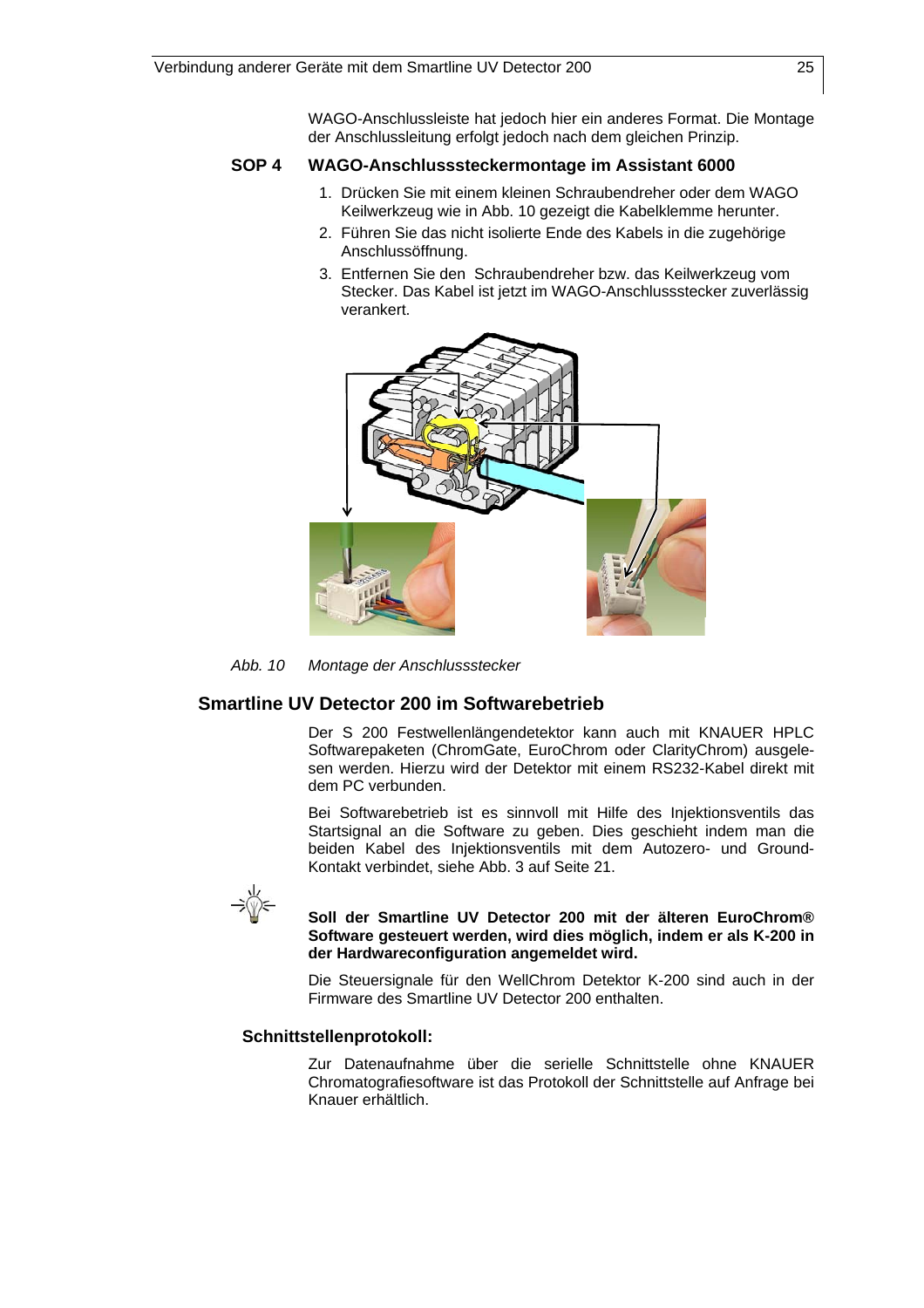### **Einfache Wartung**

#### **Kontrolle der Lampenfunktion**

Die im Smartline UV Detector 200 eingesetzte Quecksilberdampflampe garantiert eine Langzeitfunktionalität und zuverlässige Messungen mit geringem Rauschen und geringer Basisliniendrift zusammen mit einer hohen Empfindlichkeit. Die tatsächliche Nutzungsdauer der Lampe ist von verschiedenen Einflussfaktoren abhängig, wie der Anzahl der Lampenzündungen, der durchschnittlichen Leuchtdauer oder Ihren Anforderungen bezüglich Rauschen und Empfindlichkeit.

Die Lebensdauer der Quecksilberdampflampe ist, verglichen mit einer Deuteriumlampe um ein vielfaches höher.

Wenn zunehmendes Rauschen oder nachlassende Empfindlichkeit bei der Messung mit dem Smartline UV Detector 200 beobachtet werden, sollte die Quecksilberdampflampe durch eine neue ersetzt werden.

#### **Lampenwechsel**



 **Ziehen Sie den Netzstecker heraus, bevor Sie das Gerät öffnen. Bitte lassen Sie die Lampe mindestens 10 Minuten nach dem Ausschalten abkühlen.** 

#### **SOP 5 Lampenwechsel**

Die folgende Anweisung gilt für den Smartline UV Detector 200.

- 1. Lösen Sie die Gehäuseschrauben und heben Sie dieses ab.
- 2. Die Lampe ist auf der Lampenplatine aufgelötet. Letztere befindet sich auf der rechten Seite hinter der Messzellenhalterung. Lösen Sie die beiden Schrauben im Lampensockel mit denen die Platine befestigt ist.
- 3. Nehmen Sie die Lampenplatine aus dem Gerät.
- 4. Stecken Sie den Lampenstecker in die neue Platine ein.
- 5. Setzen Sie die neue Lampenplatine ein und verschrauben Sie sie sicher.
- 6. Setzen Sie die Gehäuseabdeckung wieder auf und befestigen Sie diese mit den Schrauben.

#### **Messzellenreinigung**

Ein Rauschen der Basislinie und verringerte Empfindlichkeiten können durch eine verschmutzte Messzelle auftreten. Häufig genügt es, die Messzelle entsprechend der folgenden SOP zu spülen.

#### **SOP 6 Spülen der Messzelle**

- 1. Reinigen Sie die Messzelle mit einem der folgenden Lösemittel SDS (Natriumdodecylsulfat), 1m HCl, 1m NaOH, Ethanol oder Aceton.
- 2. Spülen Sie die Zelle unter Verwendung einer Spritze und lassen Sie das Lösemittel ca. 5. min einwirken.
- 3. Spülen Sie die Zelle anschließend mit viel Wasser. Anschließend wird die Zelle im Stickstoffstrom getrocknet.



 **Verwenden Sie keine Pressluft zum Trocken, da diese häufig mikroskopisch kleine Öltropfen enthält, die sich in der Zelle niederschlagen können.**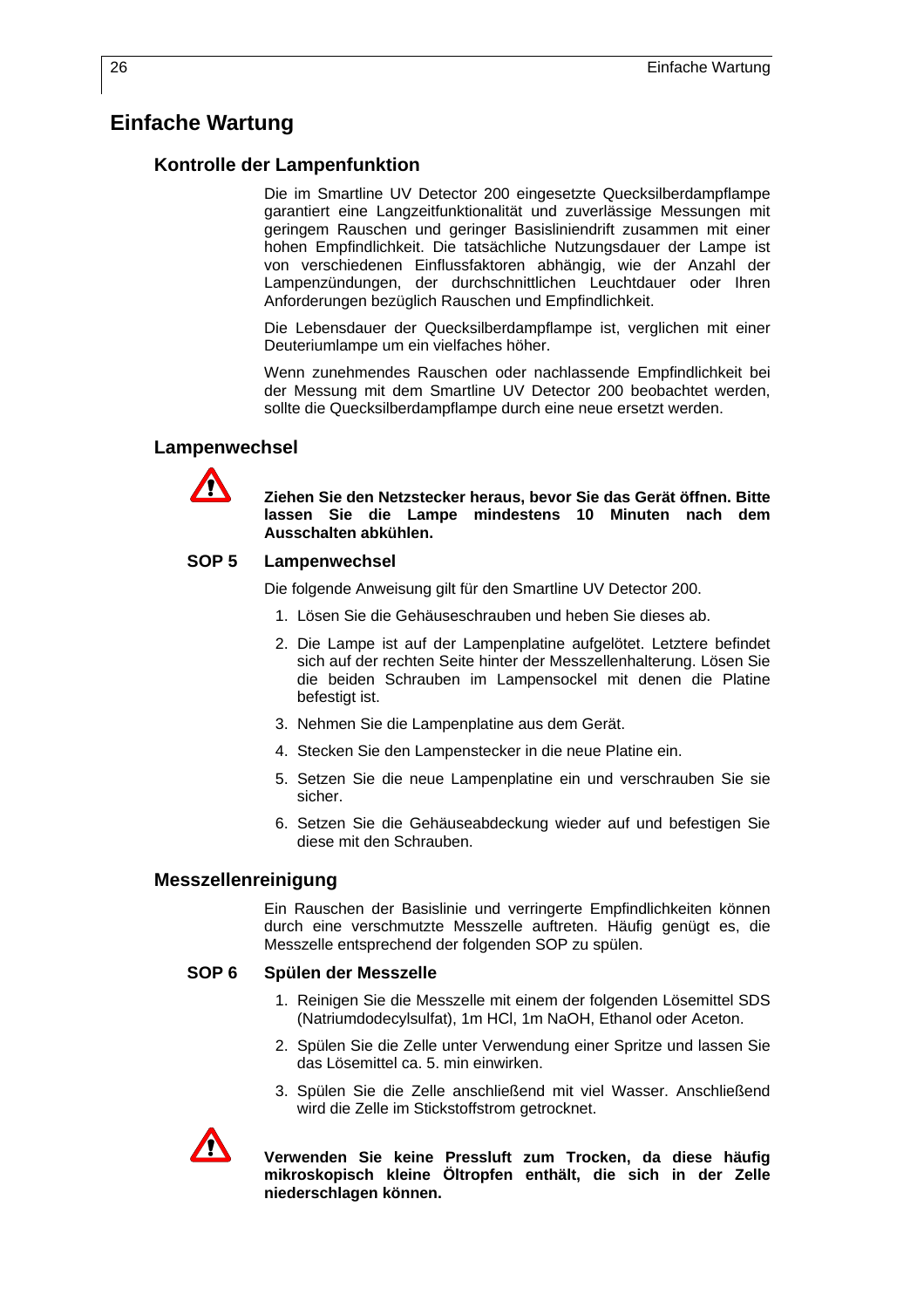

#### **Wird die Messzelle nicht verwendet, sollte sie mit 10-25%igem Ethanol oder Isopropanol gefüllt werden.**

Sollte das Spülen keinen ausreichenden Effekt erbringen, können alle Messzellen zur Reinigung der Linsen leicht demontiert werden.

#### **Analytische Messzellen**



*Abb. 11 Schnittbild einer analytischen Messzelle* 

#### **SOP 7 Reinigung einer analytische Messzelle**

Diese Beschreibung gilt für die analytischen Messzellen A4061, A4062, A4063 und A4065.

- 1. Lösen Sie den Gewindering mit dem 3 mm Sechskantschlüssel, der mit der Messzelle ausgeliefert wurde.
- 2. Entfernen Sie die schwarze Linsenhalterung mit einer Pinzette oder durch vorsichtiges Abtippen auf eine saubere Fläche. Die in die Halterung eingelagerte Linse ist gegen den Fließpfad mit einer PTFE Dichtung abgedichted. Diese Dichtung sollte bei jeder Linsendemontage gewechselt werden.
- 3. Nehmen Sie die Linse heraus und reinigen Sie diese mit einem sauberen weichen Tuch oder mit einem geeigneten Lösungsmittel in einem Ultraschallbad. Achten Sie darauf, die saubere Linse nicht mit den Fingern zu berühren.
- 4. Setzen Sie die Messzelle in umgekehrter Reihenfolge wieder zusammen und achten Sie darauf, dass die PTFE Dichtung nicht den Strahlengang unterbricht.
- 5. Ziehen sie den Gewindering sorgfältig mit dem Schlüssel fest, um eine Beschädigung der Linse zu vermeiden.

#### **Präparative Messzellen**



*Abb. 12 Schnittbild einer präparativen Messzelle* 



 **Die präparativen Messzellen haben eine stabförmige Lichtführung anstelle der konkaven Linse analytischer Zellen.**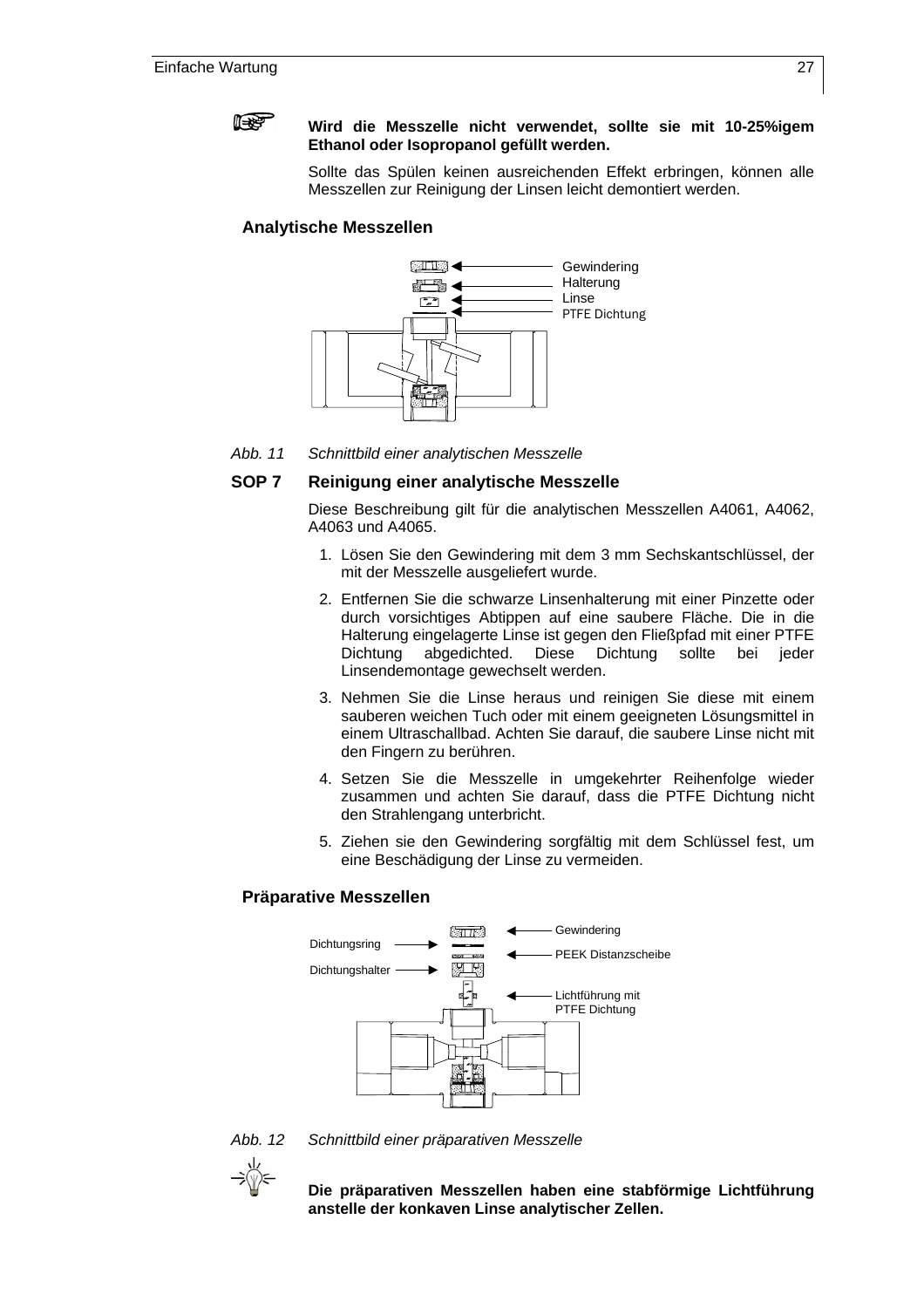#### **SOP 8 Reinigung einer präparativen Messzelle**

Diese Beschreibung gilt für die präparativen Messzellen A4066, A4067, A4068 und A4069.

- 1. Lösen Sie den Gewindering mit einem Inbusschlüssel.
- 2. Entfernen Sie den ebenen Edelstahldichtungsring und die PEEK Distanzscheibe (nicht vorhanden in A4069).
- 3. Nehmen Sie die Halterung mit der Lichtführung heraus indem Sie sie mit einer Pinzette an den beiden äußeren Kerben erfassen.
- 4. Schieben Sie die Lichtführung heraus und streifen Sie zur Reinigung der Linse die PTFE Dichtung ab.
- 5. Setzen Sie die Messzelle in umgekehrter Reihenfolge wieder zusammen und verwenden Sie bei jeder Zellendemontage einen neuen PTFE Dichtungsring, um die stabile Dichtheit der Zelle zu sichern.

#### **Veränderung der Messweglänge**

#### **SOP 9 Veränderung der Messweglänge**

Diese Beschreibung gilt für die präparativen Messzellen A4066, A4067 und A4068 mit 1/8″ oder 1/4″ Anschlüssen. Die Messweglänge kann auf 2; 1,25 oder 0,5 mm eingestellt werden. Bei der Auslieferung ist die Messweglänge werkseitig auf 2 mm eingestellt. Zur Reduzierung der Weglänge auf 1,25 oder 0,5 mm verfahren Sie bitte folgendermaßen:

- 1. Lösen Sie den Gewindering mit einem Inbusschlüssel.
- 2. Entfernen Sie den ebenen Edelstahldichtungsring und die PEEK Distanzscheibe.
- 3. Setzen Sie den Edelstahlring wieder ein und ziehen Sie den Gewindering wieder sorgfältig fest.

### **IBS**

 **Durch das Fehlen der Distanzscheibe wird die Lichtführung tiefer in die Messzelle hinein geschoben (0,75 mm), was eine Verkürzung der Messweglänge auf 1,25 mm zur Folge hat. Um eine weitere Verkürzung auf 0,5 mm zu erreichen, verfahren Sie auf der anderen Zellenseite in analoger Weise.** 

- 4. Um die Messweglänge in Schritten von 0,75 mm wieder zu vergrößern, setzen Sie die Distanzscheiben wieder ein.
- 5. Lösen Sie den Gewindering, entfernen Sie den Edelstahldichtungsring und nehmen Sie die Halterung mit Lichtführung mit einer Pinzette heraus.
- 6. Schieben Sie die Lichtführung ungefähr 1 mm nach außen, um die Weglänge zu vergrößern. Verwenden Sie bitte ein sauberes Tuch und vermeiden Sie die Berührung der Lichtführung mit den Fingern.
- 7. Fügen Sie die Halterung wieder in die Zelle ein.
- 8. Setzen Sie die PEEK Distanzscheibe und dann den Edelstahlring ein.
- 9. Ziehen Sie den Gewindering wieder sorgfältig fest.
- **ISS**

 **Beim Anziehen des Gewinderinges wird die stabförmige Lichtführung in die richtige Position in der Zelle geschoben. Das Einsetzen einer Distanzscheibe vergrößert so die Messweglänge um 0,75 mm. Bei einer Veränderung der Messweglänge braucht die PTFE Dichtung nicht ausgewechselt werden.**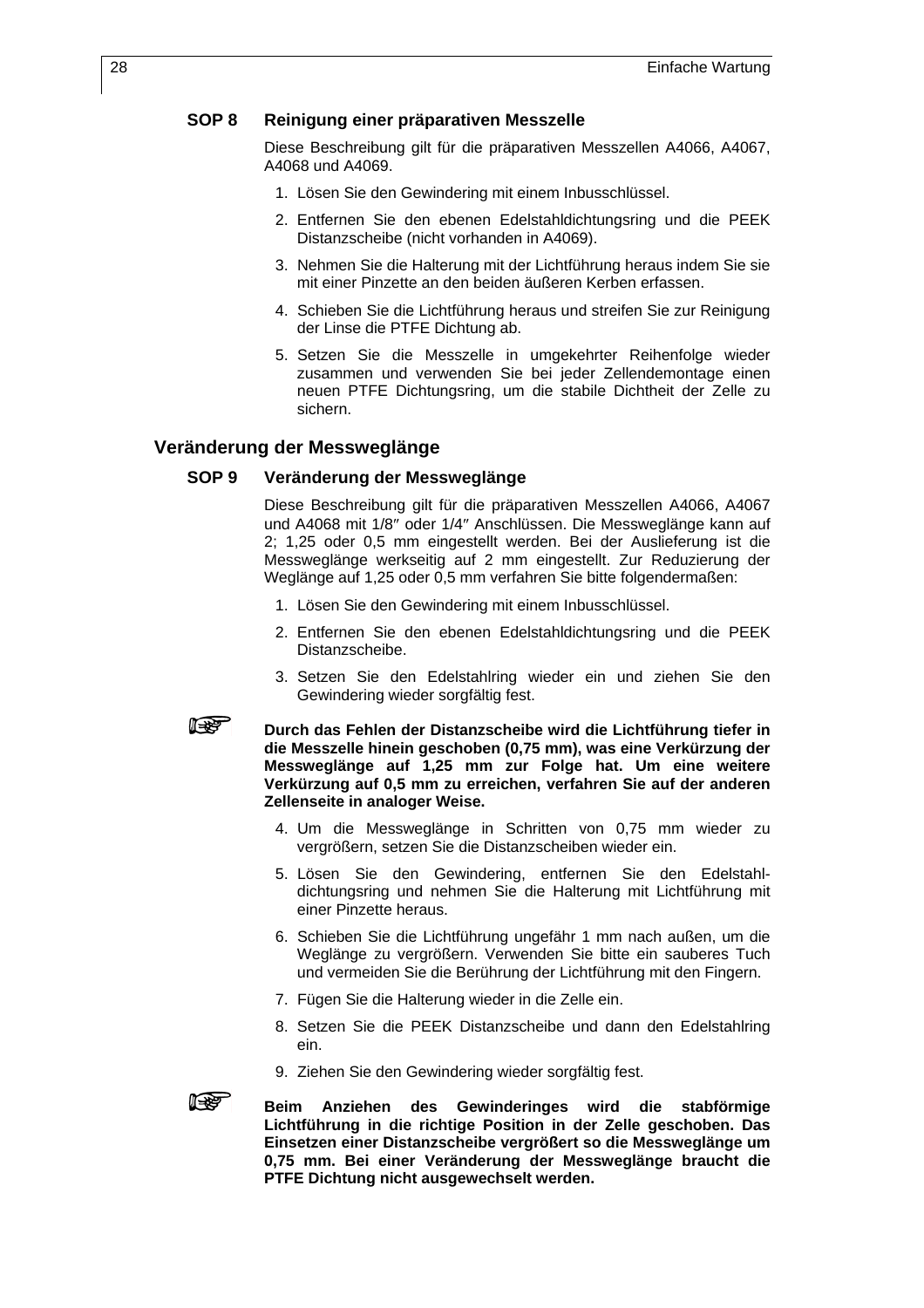### **Liste der Displaymeldungen**

Die folgende Liste zeigt die während des Betriebes Ihres Smartline UV Detector 200 möglichen Displaybotschaften.

**¯XXX:** Der Signalwert xxxx kann nicht am Display angezeigt werden, weil er zu groß ist. Wählen Sie einen weniger empfindlichen Messbereich (z.B. 0.1 anstatt 0.01

**\_XXX:** Der Signalwert ist zu klein um angezeigt zu werden. Wählen Sie einen empfindlicheren Messbereich (z.B. 0,1 statt 1)

### **Technische Daten**

| Wellenlänge              | 254 nm, Δλ 20 nm                                |
|--------------------------|-------------------------------------------------|
| Lampe                    | Quecksilberdampflampe                           |
| Lebensdauer d. Lampe     | ca.6000 h                                       |
| Linearität               | $0 - 2,5$ AU                                    |
| Rauschen                 | $3 \times 10^{-5}$ AU, 1.0s;                    |
| Basisliniendrift         | $2.5 \times 10^{-4}$ AU/h, 1.0s;                |
| Empfindlichkeit          | $6 \times 10^{-5}$ AU, 1.0 s                    |
| Zeitkonstanten           | $0,05$ s/ $0,2$ s / $1,0$ s / $2,0$ s / $5,0$ s |
| <b>Integrator Output</b> | $-10V$ bis $+10V$                               |
| Autozero                 | ferngesteuert und manuell                       |
| Anzeige                  | 4 Zeichen                                       |
| Steuerung                | 1 RS 232 Schnittstelle,                         |
|                          | Fernsteuerungsanschluss, Analogeingang          |
| Gewicht                  | $1,5$ kg                                        |
| Abmessungen              | 100 x 130x 250 mm (B x H x T)                   |
|                          |                                                 |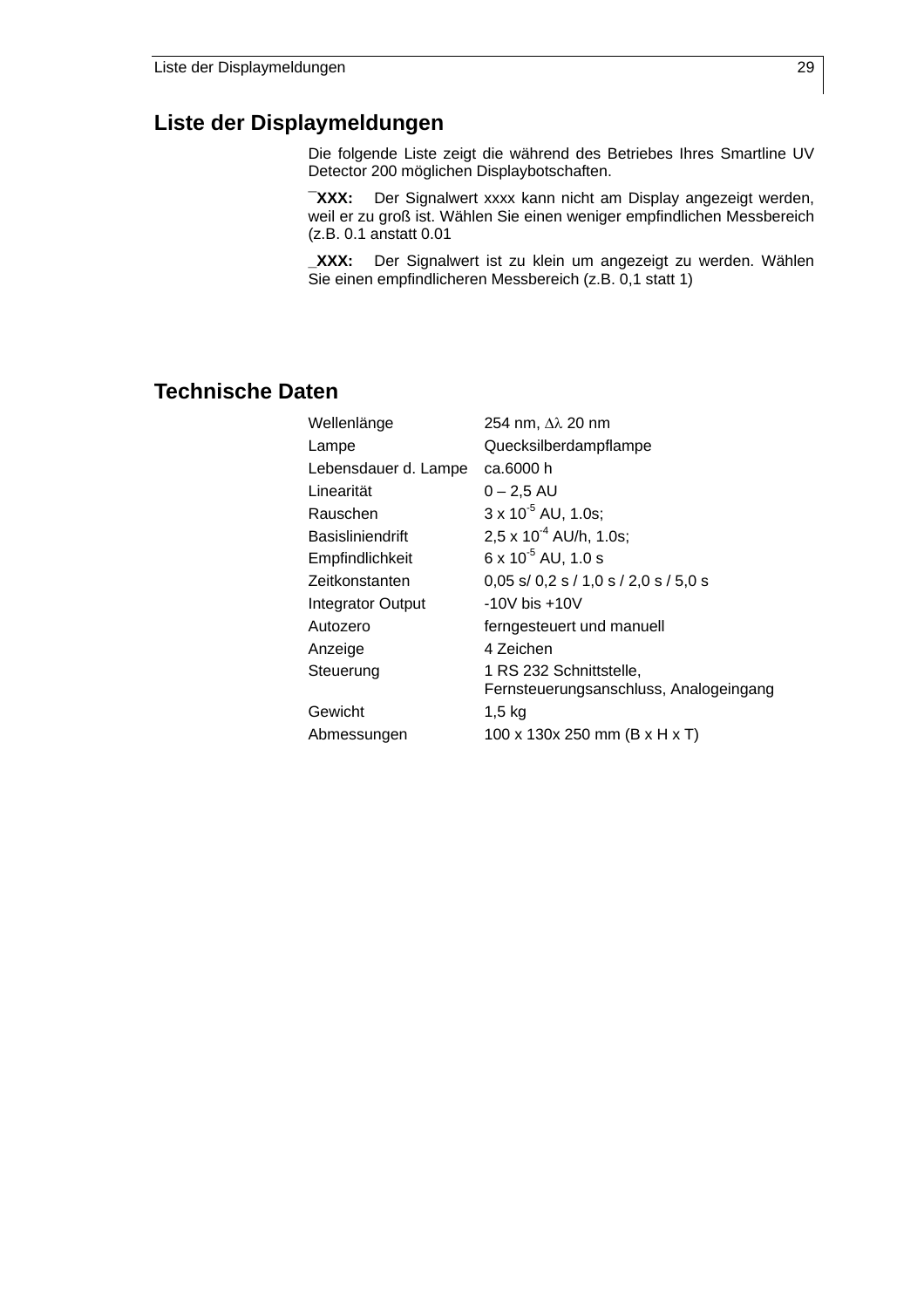## **Ersatzteile und Zubehör**

### **Messzellen für der Smartline UV Detector 200**

#### **Analytische Durchflusszellen**

| Bestellnr.<br>Zelltyp | Schichtdicke<br>(mm);<br>Anschluss | Innendurch-<br>messer<br>(mm) | Volumen<br>$(\mu L)$ | Material                                | Flussrate<br>(mL/min) | Zul.<br>Höchstdruck<br>(bar) |
|-----------------------|------------------------------------|-------------------------------|----------------------|-----------------------------------------|-----------------------|------------------------------|
| A4061                 | $10$ mm;<br>1/16"                  | 1.1                           | 10                   | Edelstahl.<br>mit Wärme-<br>austauscher | 20                    | 300                          |
| A4042                 | 3 mm; 1/16"                        | 1,0                           | $\mathcal{P}$        | Edelstahl                               | 50                    | 300                          |
| A4045                 | 3 mm; 1/16"                        | 1.0                           | $\mathcal{P}$        | PFFK                                    | 50                    | 30                           |

### **Präparative Durchflusszellen**

| 14066        | $0.5/1,25/2$ mm<br>1/8" | 1,7/4,3/<br>$6,8$ µl | Edelstahl   | 1.000  | 200 |
|--------------|-------------------------|----------------------|-------------|--------|-----|
| <b>A4067</b> | $0.5/1,25/2$ mm<br>1/8" | 1,7/4,3/<br>$6,8$ µl | <b>PEEK</b> | 1.000  | 100 |
| 14068        | $0.5/1,25/2$ mm<br>1/4" | 1,7/4,3/<br>$6,8$ µl | Edelstahl   | 10.000 | 200 |
| A4069        | $0.5$ mm<br>1/16"       |                      | Edelstahl   | 250    | 200 |
| 14095        | $0.5$ mm<br>1/16"       |                      | PEEK        | 250    | 100 |

#### **U-Z View**™ **Mikro-Durchflusszellen**

| A4091 | 8 mm<br>1/16"       | 0.150 | 0.140 | Quarzglas | 0.10 | 500 |
|-------|---------------------|-------|-------|-----------|------|-----|
| A4092 | 8 mm<br>$280 \mu m$ | 0.015 | 0.035 | Quarzglas | 0.01 | 500 |

#### **CE-Durchflusszelle**

A4097 1 mm 280 µm (Edelstahl)

### **Ersatzteile und Zubehör, Bestellnummern**

- A4142 Quecksilberdampflampe
- A1131 Reparatursatz für analytische Messzellen
- A1132 Reparatursatz für präparative Messzellen
- A4124 Testzelle (Dummyzelle)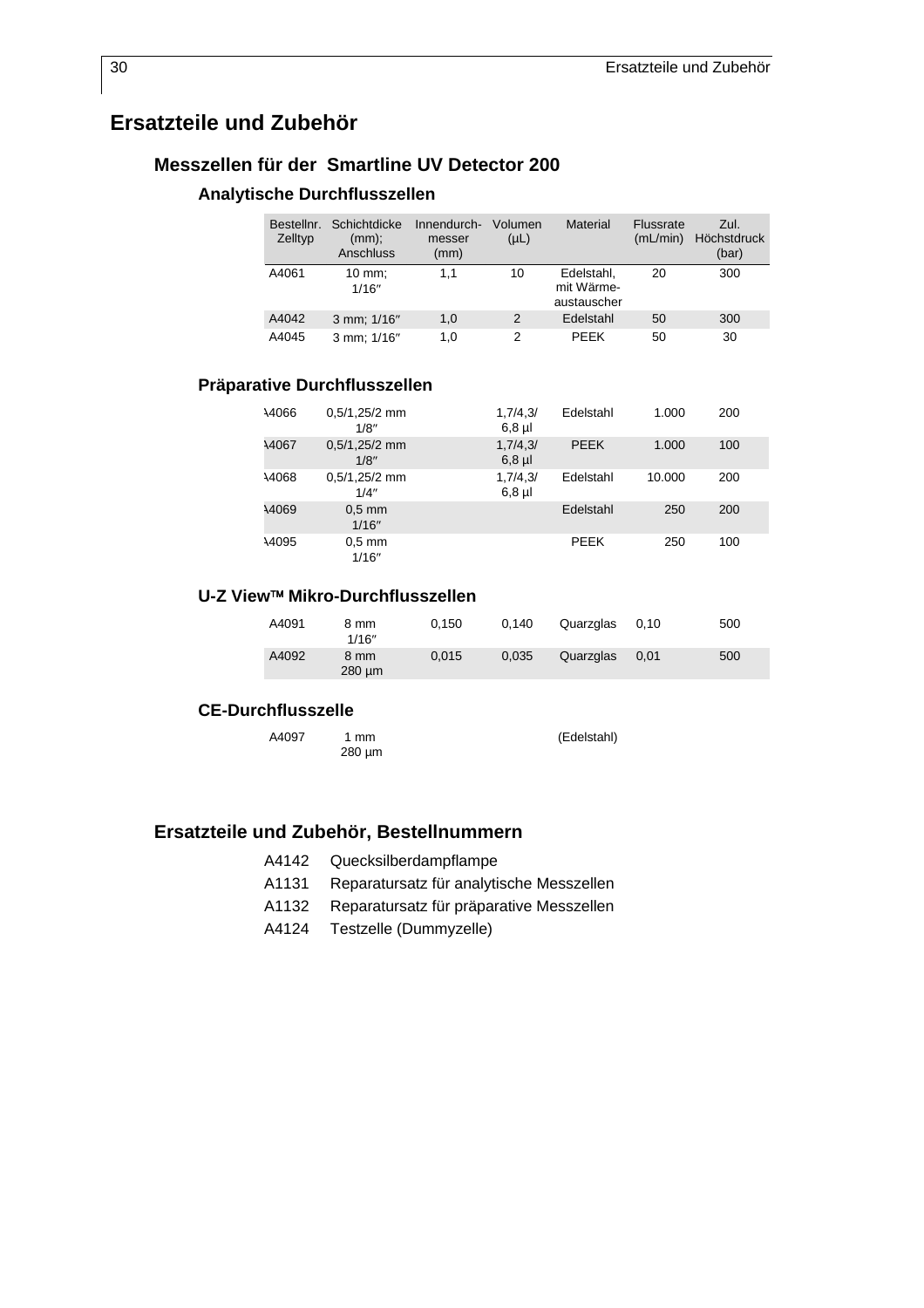### **Guarantee statement**

The guarantee period of the Smartline Smartline UV Detector 200 is 12 months beginning from the date of dispatch from Berlin. Operation inconsistent with manufacturer's instructions or damage caused by unauthorized service personnel are excluded from guarantee. Damage caused by blockages and wear and tear parts such as fuses and seals are not covered by the guarantee. Defective detectors should be sent to the manufacturer for repair.

Wissenschaftliche Gerätebau Dr. Ing. Herbert Knauer GmbH Hegauer Weg 38 D-14163 Berlin Tel: 030 – 809 727 – 0 Fax: 030 – 801 50 10 e-Mail: info@knauer.net www.knauer.net

If we find a defect covered by the guarantee, repair or replacement, at our discretion, will be carried out free of charge. Packing and transport costs are borne by the purchaser.

### **Garantiebedingungen**

Die werksseitige Garantie für den Smartline UV Detector 200 beträgt ein Jahr ab Versanddatum. Unsachgemäße Bedienung des Gerätes und Folgen einer Fremdeinwirkung sind hiervon ausgenommen. Ebenso sind Verschleissteile wie z. B. Sicherungen, Dichtungen, Lampen und Verstopfungsschäden sowie Verpackungs- und Versandkosten von der Garantie ausgenommen. Bitte wenden Sie sich bei Fehlfunktionen Ihres Smartline UV Detector 200 direkt an das Herstellerwerk:

Wissenschaftliche Gerätebau Dr. Ing. Herbert Knauer GmbH Hegauer Weg 38 D-14163 Berlin Tel: 030 – 809 727 – 0 Fax: 030 – 801 50 10 e-Mail: info@knauer.net www.knauer.net

Die Verpackung unserer Geräte stellt einen bestmöglichen Schutz vor Transportschäden sicher. Prüfen Sie dennoch jede Sendung sofort auf erkennbare Transportschäden. Bitte wenden Sie sich im Falle einer unvollständigen oder beschädigten Sendung innerhalb von drei Werktagen an das Herstellerwerk. Bitte unterrichten Sie auch den Spediteur von etwaigen Transportschäden.